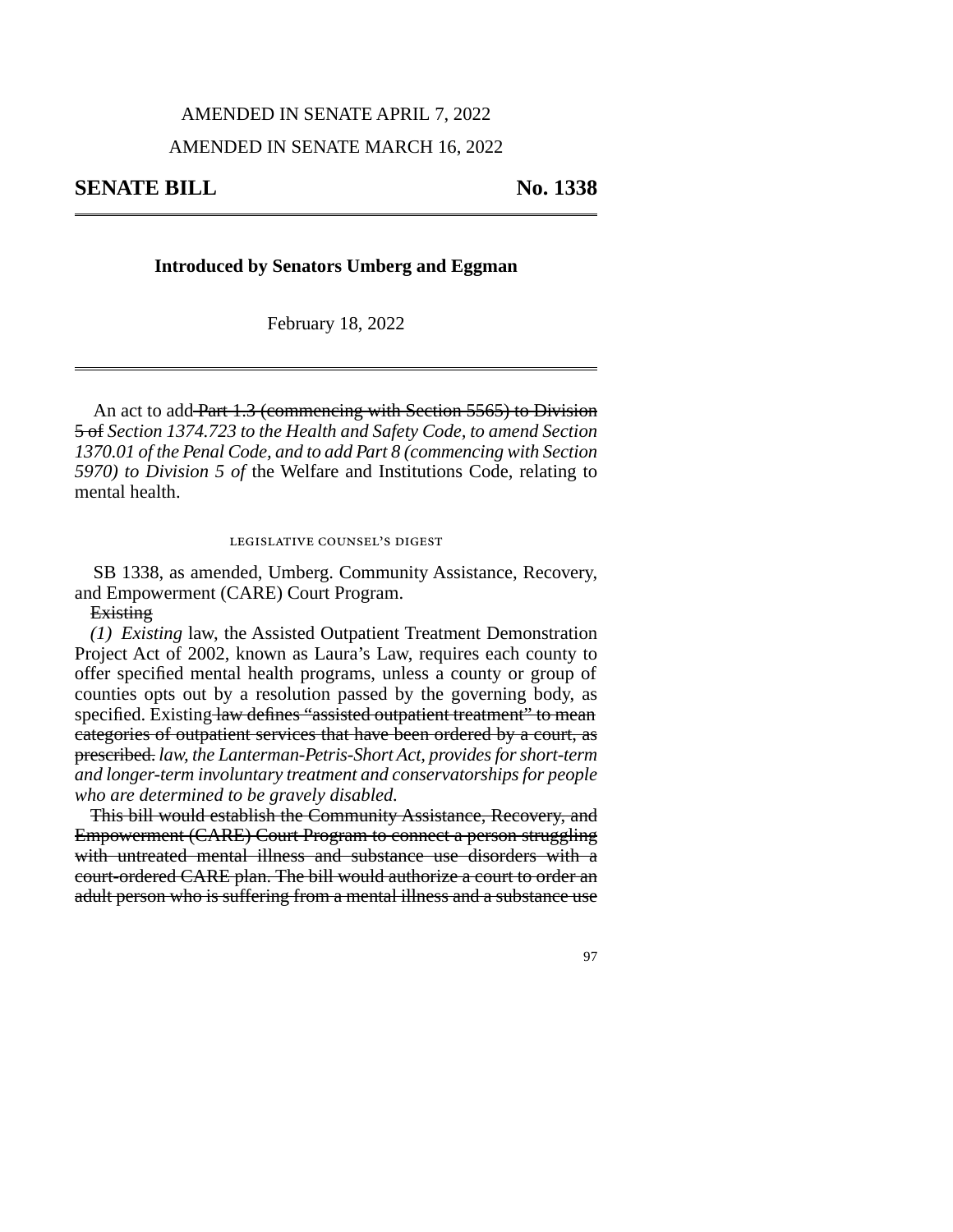disorder and who lacks medical decisionmaking capacity to obtain treatment and services under a CARE plan that is managed by a CARE team, as specified. The bill would require each county to participate in providing services under the program. By imposing new duties on counties, the bill would impose a state-mandated local program.

The California Constitution requires the state to reimburse local agencies and school districts for certain costs mandated by the state. Statutory provisions establish procedures for making that reimbursement.

This bill would provide that, if the Commission on State Mandates determines that the bill contains costs mandated by the state, reimbursement for those costs shall be made pursuant to the statutory provisions noted above.

*This bill would enact the Community Assistance, Recovery, and Empowerment (CARE) Act, which would authorize specified people to petition a civil court to create a CARE plan and implement services, to be provided by county behavioral health agencies, to provide behavioral health care, stabilization medication, and housing support to adults who are suffering from schizophrenia spectrum and psychotic disorders and who lack medical decisionmaking capacity. The bill would specify the process by which the petition is filed and reviewed, including requiring the petition to be signed under penalty of perjury, and to contain specified information, including the acts that support the petitioner's belief that the respondent meets the CARE criterion. The bill would also specify the schedule of review hearings required if the respondent is ordered to comply with a one-year CARE plan by the court. The bill would authorize the CARE plan to be extended for up to one year and prescribes the requirement for the graduation plan that is required upon leaving the CARE program. By expanding the crime of perjury and imposing additional duties on the county behavioral health agencies, this bill would impose a state-mandated local program.* 

*This bill would include in the CARE program the respondent's right to have a supporter and counsel at all proceedings. The bill would require the California Health and Human Services Agency, subject to appropriation, to administer the CARE Supporter program, which would make available a trained supporter to each respondent.* 

*This bill would authorize the court, at any time during the proceedings if it finds the county not complying with court orders, to fine the county up to \$1,000 per day and, if the court finds persistent noncompliance, to appoint a receiver to secure court-ordered care for the respondent at the county's cost.*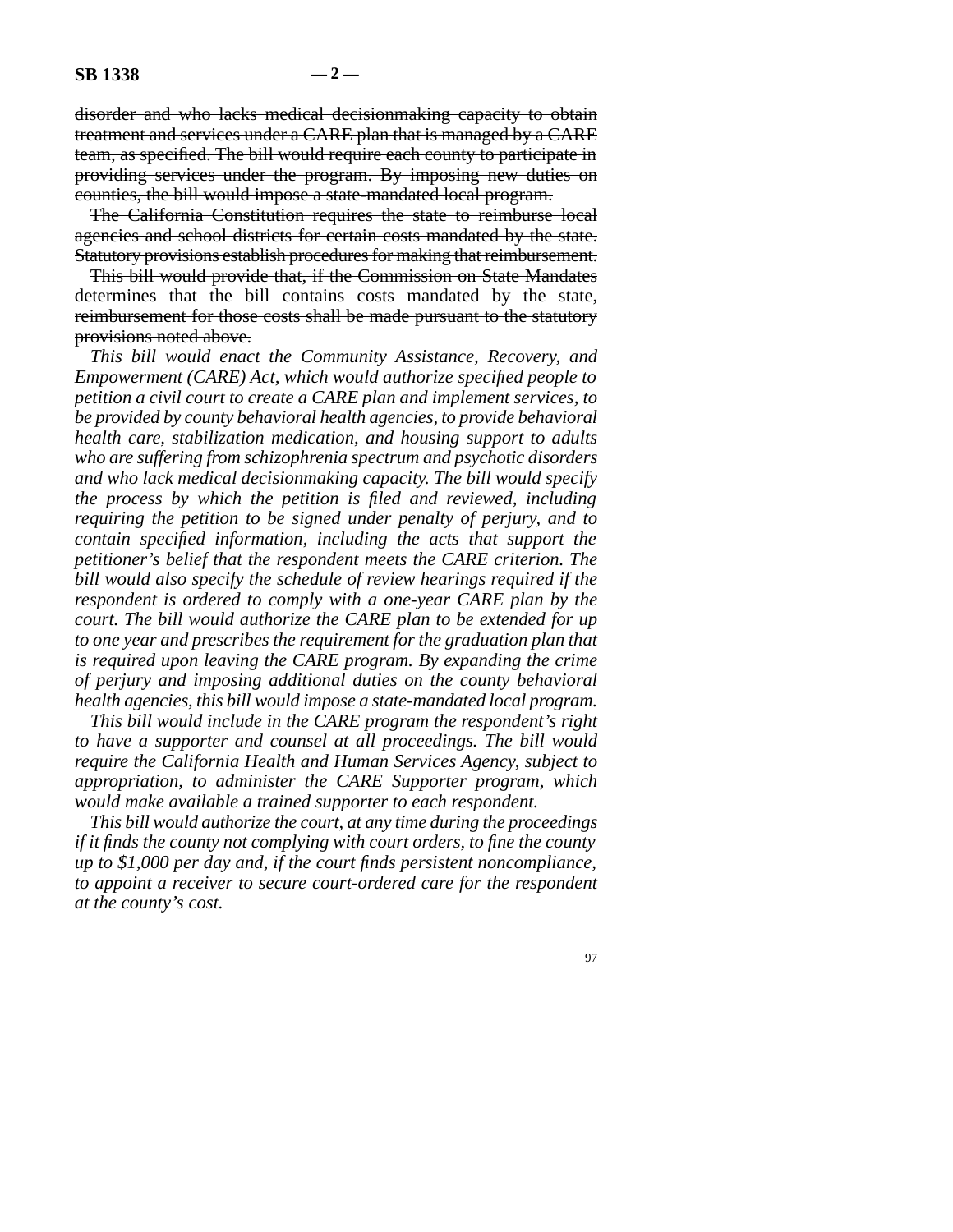*(2) Existing law, the Knox-Keene Health Care Service Plan Act of 1975, provides for the licensure and regulation of health care service plans by the Department of Managed Health Care. Existing law requires health care service plans to provide coverage for medically necessary treatment of mental health and substance use disorders. Violation of the Knox-Keene Act is a crime.* 

*This bill would require health care service plans to cover the cost of developing an evaluation for CARE services and the provision of all health care services for an enrollee when required or recommended for the enrollee pursuant to a CARE plan, as specified, without cost sharing. By creating a new crime, this bill would impose a state-mandated local program.* 

*(3) Existing law prohibits a person from being tried or adjudged to punishment while that person is mentally incompetent. Existing law establishes a process by which a defendant's mental competency is evaluated and by which the defendant receives treatment, with the goal of returning the defendant to competency. Existing law suspends a criminal action pending restoration to competency.* 

*This bill, for misdemeanor defendants who have been determined to be incompetent to stand trial, would authorize the court to refer the defendant to the CARE program.* 

*(4) The California Constitution requires the state to reimburse local agencies and school districts for certain costs mandated by the state. Statutory provisions establish procedures for making that reimbursement.* 

*This bill would provide that with regard to certain mandates no reimbursement is required by this act for a specified reason.* 

With regard to any other mandates, this bill would provide that, if *the Commission on State Mandates determines that the bill contains costs so mandated by the state, reimbursement for those costs shall be made pursuant to the statutory provisions noted above.* 

Vote: majority. Appropriation: no. Fiscal committee: yes. State-mandated local program: yes.

*The people of the State of California do enact as follows:* 

 line 1 *SECTION 1. The Legislature finds and declares all of the*  2 *following:* 

line 3 *(a) Thousands of Californians are suffering from untreated* 

line 4 *schizophrenia spectrum and psychotic disorders, leading to risks*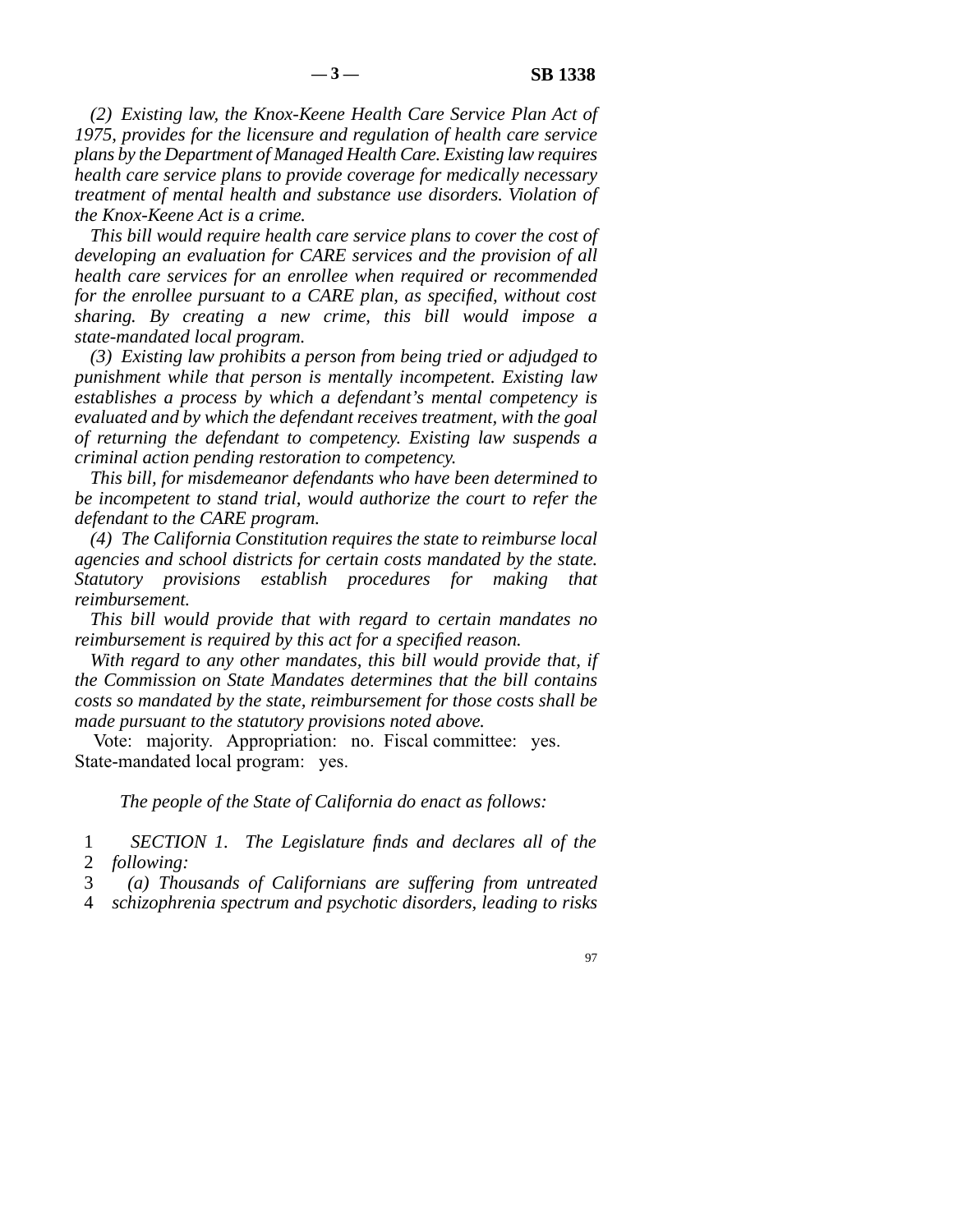line 1 *to their health and safety and increased homelessness,*  2 *incarceration, hospitalization, conservatorship, and premature* 3 *death. These individuals, families, and communities deserve a path* death. These individuals, families, and communities deserve a path line 4 *to care and wellness.* 

 line 5 *(b) With advancements in behavioral health treatments, many*  line 6 *people with untreated schizophrenia spectrum and psychotic*  line 7 *disorders can stabilize, begin healing, and thrive in*  line 8 *community-based settings, with the support of behavioral health*  line 9 *services, stabilizing medications, and housing. But too often this*  10 *comprehensive care is only provided after arrest, conservatorship,* 11 *or institutionalization.* 

12 (c) A new approach is needed to act earlier and to provide *support and accountability, both to individuals with these untreated severe mental illnesses and to local governments with the responsibility to provide behavioral health services. California's civil courts will provide a new process for earlier action, support, and accountability, through a new Community Assistance, Recovery, and Empowerment (CARE) Court Program.* 

19 (d) Self-determination and civil liberties are important 20 *California values that can be advanced and protected for*  line 21 *individuals with these untreated severe mental illnesses and without*  22 *current capacity for medical decisionmaking, with the* 23 *establishment of a new CARE Supporter role, in addition to legal* 24 *counsel, for CARE proceedings.*<br>25 (e) California continues to (e) California continues to act with urgency to expand

 line 26 *behavioral health services and to increase housing choices and*  27 end homelessness for all Californians. CARE provides a vital 28 *solution for some of the most ill and most vulnerable Californians.*  line 29 *SEC. 2. Section 1374.723 is added to the Health and Safety*  30 *Code, to read:* 

 line 31 *1374.723. (a) A health care service plan contract issued,*  line 32 *amended, renewed, or delivered on or after July 1, 2023, that*  33 *covers hospital, medical, or surgical expenses shall cover the cost*  line 34 *of developing an evaluation pursuant to Section 5977 of the*  35 *Welfare and Institutions Code and the provision of all health care*  line 36 *services for an enrollee when required or recommended for the*  37 enrollee pursuant to a care plan approved by a court in accordance<br>38 *with the court's authority under Sections* 5977 and 5982 of the with the court's authority under Sections 5977 and 5982 of the

line 39 *Welfare and Institutions Code.*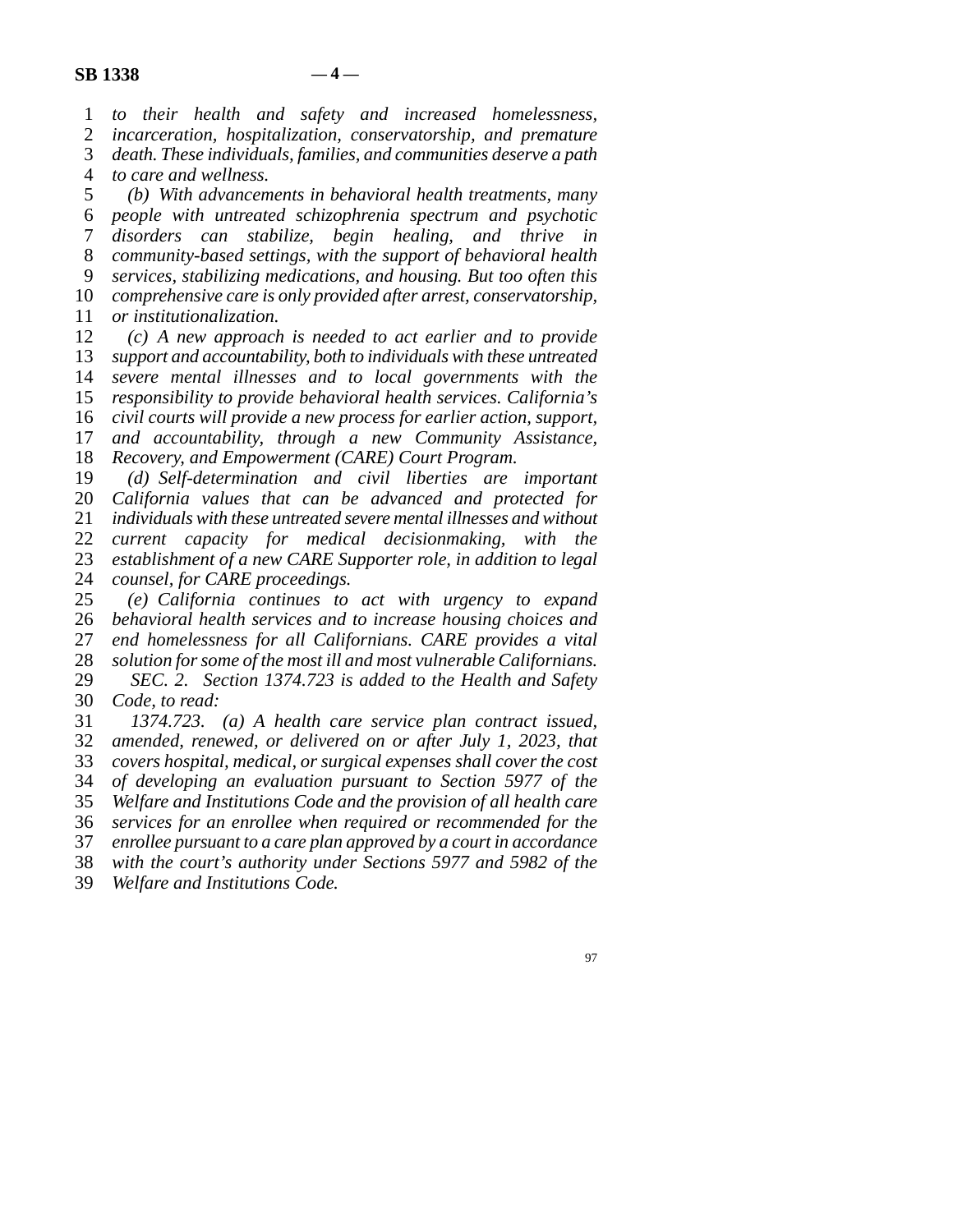line 1 *(b) (1) A health care service plan shall not require prior*  2 *authorization for services provided pursuant to a care plan* 3 *approved by a court under the CARE program.* 

 line 4 *(2) A health care service plan may conduct a postclaim review*  5 to determine appropriate payment of a claim. Payment for services line 6 *subject to this section may be denied only if the health care service*  line 7 *plan reasonably determines the enrollee was not enrolled with the*  8 *plan at the time the services were rendered, the services were never*  line 9 *performed, or the services were not provided by a health care*  10 *provider appropriately licensed or authorized to provide the* 11 *services.* 

12 (3) Notwithstanding paragraph (1), a health care service plan 13 *may require prior authorization for services as permitted by the* 14 *department pursuant to subdivision (e).* 

15 *(c)* (1) A health care service plan shall provide for 16 *reimbursement of services provided to an enrollee pursuant to this* 17 *section at the greater of either of the following amounts:* 

18 (A) The health plan's contracted rate with the provider.

19 (B) The fee-for-service or case reimbursement rate paid in the 20 *Medi-Cal program for the same or similar services, including* 

21 *prescription drugs, as identified by the State Department of Health* 22 *Care Services.* 

23 (2) A health care service plan shall provide reimbursement for

24 *services provided pursuant to this section in compliance with the* <br>25 *requirements for timely payment of claims, as required by this* requirements for timely payment of claims, as required by this 26 *chapter.* 

27 *(d)* Services provided to an enrollee pursuant to a CARE plan 28 *shall not be subject to copayment, coinsurance, deductible, or any* 29 *other form of cost sharing. An individual or entity shall not bill*  line 30 *the enrollee or subscriber, nor seek reimbursement from the*  line 31 *enrollee or subscriber, for services provided pursuant to a CARE*  32 *plan.* 

 line 33 *(e) No later than July 1, 2023, the director of the Department*  line 34 *of Managed Health Care may issue guidance to health care service*  35 *plans regarding compliance with this section. This guidance shall*  line 36 *not be subject to the Administrative Procedure Act (Chapter 3.5*  37 *(commencing with Section 11340) of Part 1 of Division 3 of Title* line 38 *2 of the Government Code). Guidance issued pursuant to this* 

line 39 *subdivision shall be effective only until the director adopts* 

line 40 *regulations pursuant to the Administrative Procedure Act.*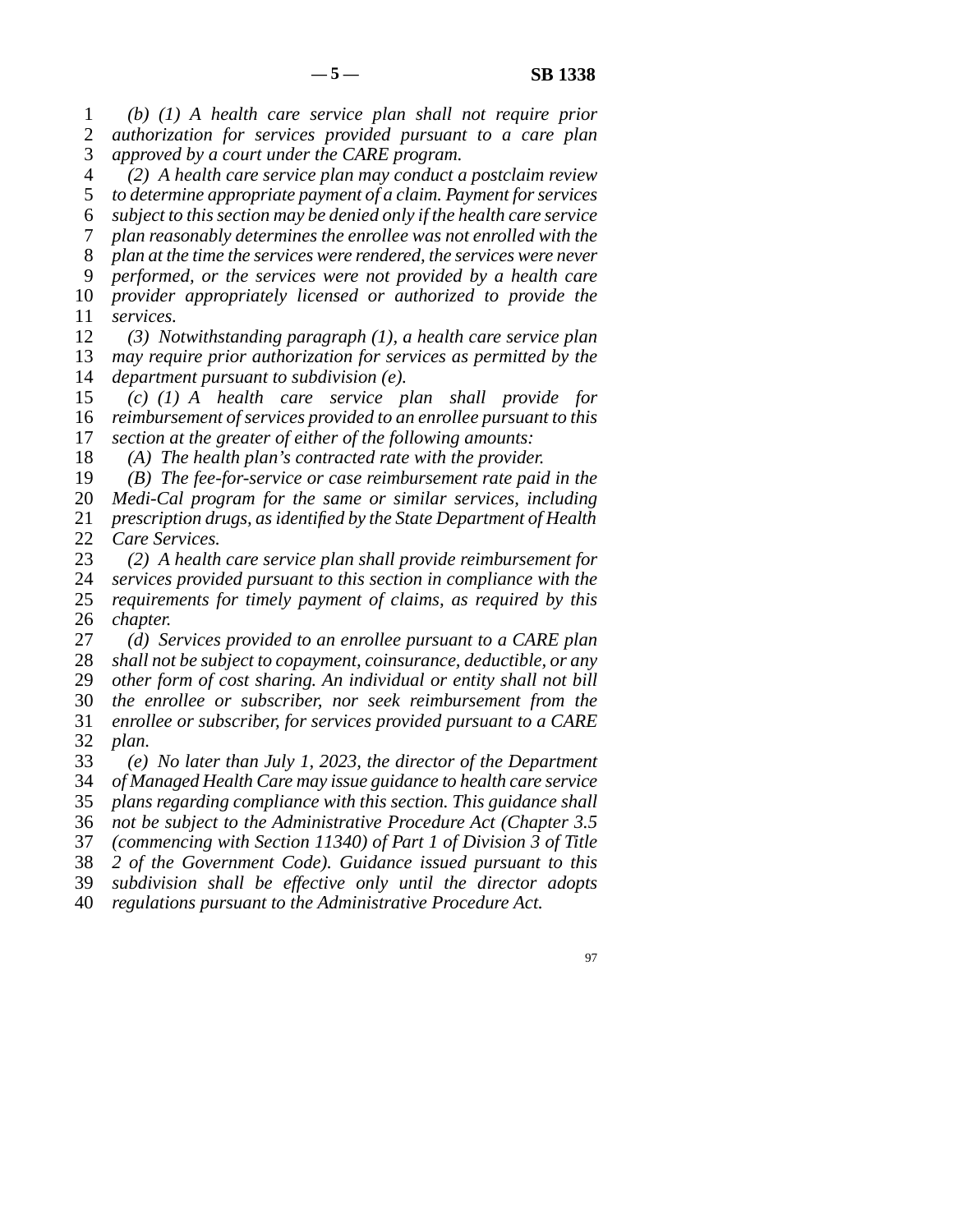line 1 *(f) This section does not apply to Medi-Cal managed care*  2 *contracts entered pursuant to Chapter 7 (commencing with Section*<br>3 *14000), Chapter 8 (commencing with Section 14200), or Chapter* 14000), Chapter 8 (commencing with Section 14200), or Chapter line 4 *8.75 (commencing with Section 14591) of Part 3 of Division 9 of*  5 the Welfare and Institutions Code, between the State Department line 6 *of Health Care Services and a health care service plan for enrolled*  7 *Medi-Cal beneficiaries.*  line 8 *(g) This section shall become operative on July 1, 2023.*  SEC. 3. Section 1370.01 of the Penal Code is amended to read: 10 1370.01. (a) If the defendant is found mentally competent, the 11 criminal process shall resume, and the trial on the offense charged

12 or hearing on the alleged violation shall proceed.

13 (b) If the defendant is found mentally incompetent, the trial, 14 judgment, or hearing on the alleged violation shall be suspended 15 and the court may do either of the following:

16 (1) (A) Conduct a hearing, pursuant to Chapter 2.8A 17 (commencing with Section  $1001.35$ ) of Title 6, and, if the court 18 deems the defendant eligible, grant diversion pursuant to Section 19 1001.36 for a period not to exceed one year from the date the 20 individual is accepted into diversion or the maximum term of 21 imprisonment provided by law for the most serious offense charged

22 in the misdemeanor complaint, whichever is shorter.<br>23 (B) If the court opts to conduct a hearing purs  $(B)$  If the court opts to conduct a hearing pursuant to this 24 paragraph, the hearing shall be held no later than 30 days after the 25 finding of incompetence. If the hearing is delayed beyond 30 days, finding of incompetence. If the hearing is delayed beyond 30 days,

26 the court shall order the defendant to be released on their own 27 recognizance pending the hearing.

28 (C) If the defendant performs satisfactorily on diversion pursuant 29 to this section, at the end of the period of diversion, the court shall 30 dismiss the criminal charges that were the subject of the criminal 31 proceedings at the time of the initial diversion.

32 (D) If the court finds the defendant ineligible for diversion based 33 on the circumstances set forth in subdivision (b) or (d) of Section 34 1001.36, the court may, after notice to the defendant, defense 35 counsel, and the prosecution, hold a hearing to determine whether 36 to do any of the following:

37 (i) Order modification of the treatment plan in accordance with 38 a recommendation from the treatment provider.

39 (ii) Refer the defendant to assisted outpatient treatment pursuant

line 40 to Section 5346 of the Welfare and Institutions Code. A referral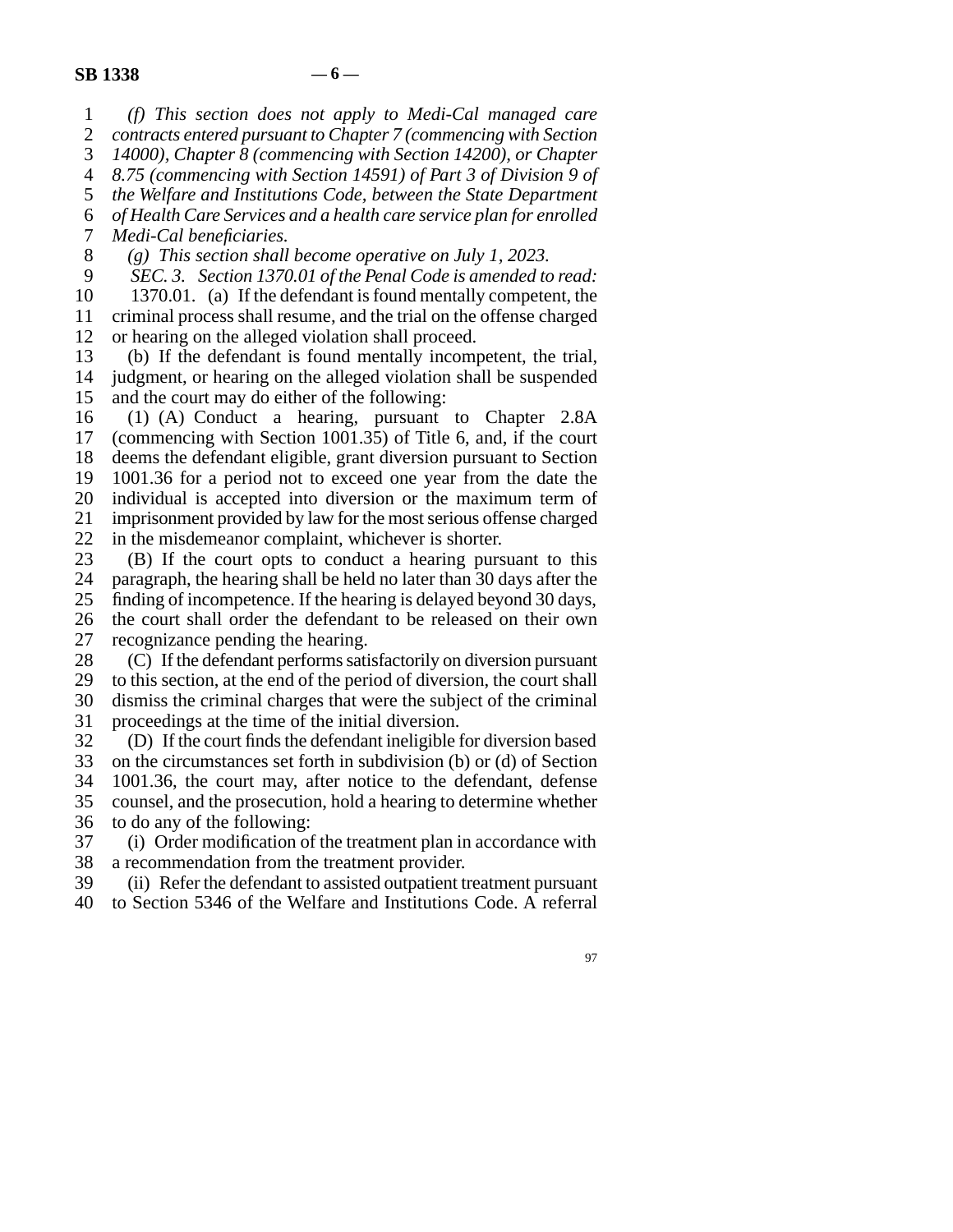1 to assisted outpatient treatment may only occur in a county where 2 services are available pursuant to Section 5348 of the Welfare and 3 Institutions Code, and the agency agrees to accept responsibility 4 for treatment of the defendant. A hearing to determine eligibility 5 for assisted outpatient treatment shall be held within 45 days after 6 the date of the referral. If the hearing is delayed beyond 45 days, 7 the court shall order the defendant, if confined in county jail, to 8 be released on their own recognizance pending that hearing. If the 9 defendant is accepted into assisted outpatient treatment, the charges 10 shall be dismissed pursuant to Section 1385. 11 (iii) Refer the defendant to the county conservatorship 12 investigator in the county of commitment for possible 13 conservatorship proceedings for the defendant pursuant to Chapter 14 3 (commencing with Section 5350) of Part 1 of Division 5 of the 15 Welfare and Institutions Code. A defendant shall only be referred 16 to the conservatorship investigator if, based on the opinion of a 17 qualified mental health expert, the defendant appears to be gravely 18 disabled, as defined in subparagraph  $(A)$  of paragraph  $(1)$  of 19 subdivision (h) of Section 5008 of the Welfare and Institution 20 Code. Any hearings required in the conservatorship proceedings 21 shall be held in the superior court in the county of commitment. 22 The court shall transmit a copy of the order directing initiation of 23 conservatorship proceedings to the county mental health director 24 or the director's designee and shall notify the county mental health<br>25 director or their designee of the outcome of the proceedings. Before director or their designee of the outcome of the proceedings. Before

26 establishing a conservatorship, the public guardian shall investigate 27 all available alternatives to conservatorship pursuant to Section

28 5354 of the Welfare and Institutions Code. If a petition is not filed

29 within 60 days of the referral, the court shall order the defendant,

30 if confined in county jail, to be released on their own recognizance 31 pending conservatorship proceedings. If the outcome of the

32 conservatorship proceedings results in the establishment of

33 conservatorship, the charges shall be dismissed pursuant to Section

34 1385.

 line 35 *(iv) Refer the defendant to the CARE program pursuant to*  line 36 *Section 5978 of the Welfare and Institutions Code. A hearing to* 

37 *determine eligibility for CARE shall be held within 14 days after* 

line 38 *the date of the referral. If the hearing is delayed beyond 14 days,* 

line 39 *the court shall order the defendant, if confined in county jail, to* 

line 40 *be released on their own recognizance pending that hearing. If*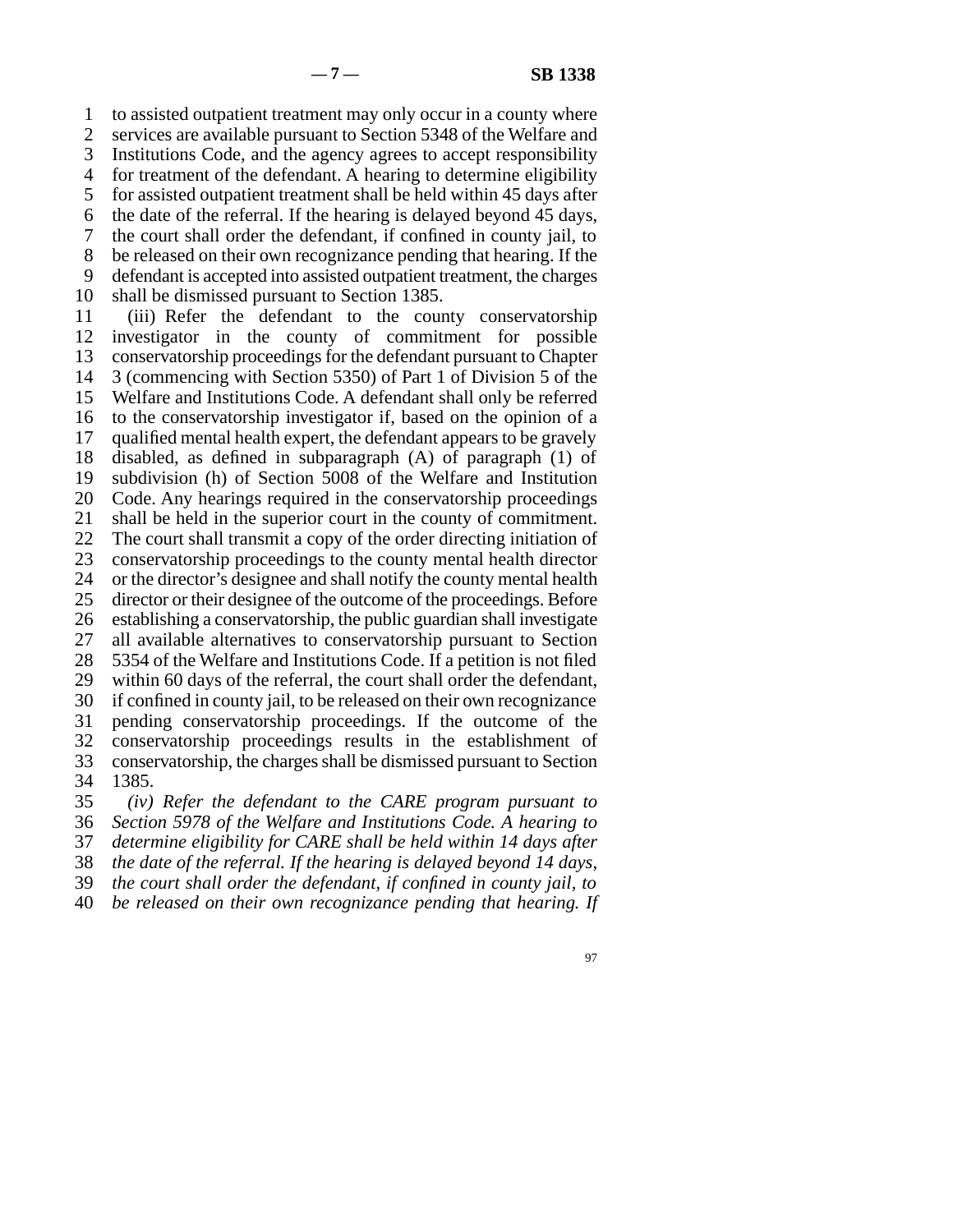| $\mathbf{1}$   | the defendant successfully completes CARE, the charges shall be       |
|----------------|-----------------------------------------------------------------------|
| $\overline{2}$ | dismissed pursuant to Section 1385.                                   |
| 3              | (2) Dismiss the charges pursuant to Section 1385. If the criminal     |
| $\overline{4}$ | action is dismissed, the court shall transmit a copy of the order of  |
| 5              | dismissal to the county mental health director or the director's      |
| 6              | designee.                                                             |
| $\tau$         | (c) If the defendant is found mentally incompetent and is on a        |
| 8              | grant of probation for a misdemeanor offense, the court shall         |
| 9              | dismiss the pending revocation matter and may return the defendant    |
| 10             | to supervision. If the revocation matter is dismissed pursuant to     |
| 11             | this subdivision, the court may modify the terms and conditions       |
| 12             | of supervision to include appropriate mental health treatment.        |
| 13             | (d) It is the intent of the Legislature that a defendant subject to   |
| 14             | the terms of this section receive mental health treatment in a        |
| 15             | treatment facility and not a jail. A term of four days will be deemed |
| 16             | to have been served for every two days spent in actual custody        |
| 17             | against the maximum term of diversion. A defendant not in actual      |
| 18             | custody shall otherwise receive day for day credit against the term   |
| 19             | of diversion from the date the defendant is accepted into diversion.  |
| 20             | "Actual custody" has the same meaning as in Section 4019.             |
| 21             | (e) This section shall apply only as provided in subdivision (b)      |
| 22             | of Section 1367.                                                      |
| 23             | SEC. 4. Part 8 (commencing with Section 5970) is added to             |
| 24             | Division 5 of the Welfare and Institutions Code, to read:             |
| 25             |                                                                       |
| 26             | PART 8. THE COMMUNITY ASSISTANCE, RECOVERY, AND                       |
| 27             | <b>EMPOWERMENT ACT</b>                                                |
| 28             |                                                                       |
| 29             | CHAPTER 1. GENERAL PROVISIONS                                         |
| 30             |                                                                       |
| 31             | 5970.<br>This part shall be known, and may be cited, as               |
| 32             | Community Assistance, Recovery, and Empowerment (CARE) Act.           |
| 33             | Unless the context otherwise requires, the following<br>5971.         |
| 34             | definitions shall govern the construction of this part.               |
| 35             | (a) "Court-ordered evaluation" means an evaluation ordered            |
| 36             | by a superior court pursuant to Section 5977.                         |
| 37             | $(b)$ "CARE plan"<br>means an individualized,<br>clinically           |
| 38             | appropriate range of behavioral health related services and           |
| 39             | supports provided by a county behavioral health agency, including,    |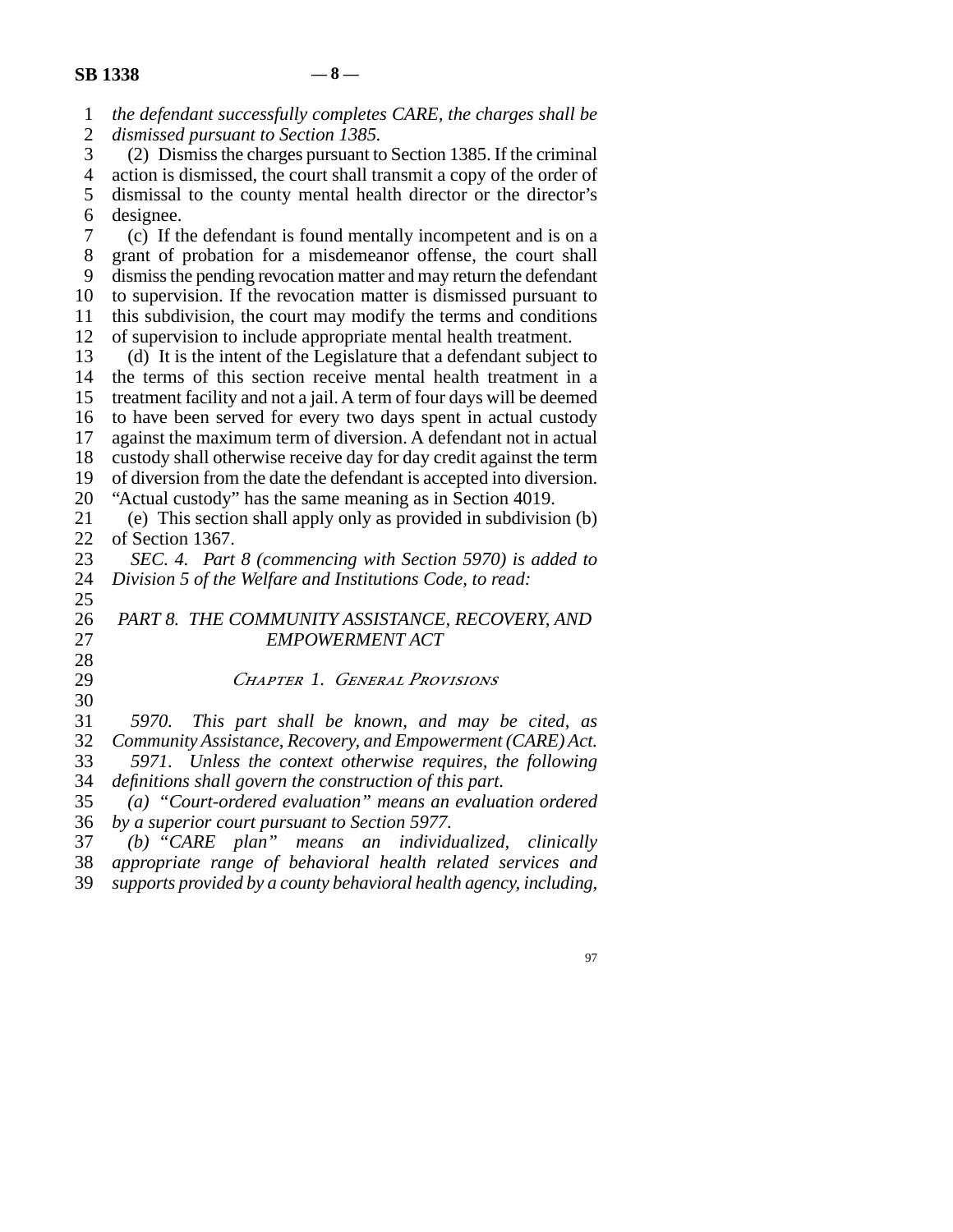line 1 *but not limited to, clinical care, stabilization medications, and a*  2 *housing plan, pursuant to Section 5982.*  line 3 *(c) "Graduation plan" means a plan that is developed by the*  line 4 *person who is the subject of the petition, with assistance from a*  5 *supporter, as needed, and the person's treatment team. The*  line 6 *graduation plan shall include a strategy to support a successful*  line 7 *transition out of court jurisdiction and may include a psychiatric*  line 8 *advance directive. The graduation plan may also include, but is*  line 9 *not limited to, on-going behavioral health services, including*  10 *medication management, peer support services, housing and* 11 *related support services, vocational or educational services, and* 12 *psychoeducation.* 13 *(d)* "Psychiatric advance directive" means a legal document 14 *that allows a person with mental illness to protect their autonomy* 15 *and ability to self-direct care by documenting their preferences* 16 *for treatment in advance of a mental health crisis.*  line 17 *(e) "Respondent" means the person who is subject to the petition*  18 *for CARE court proceedings.* 19 (f) "Supporter" means an adult, trained pursuant to Chapter 20 *4 (commencing with Section 5980), who assists the person who is* 21 *the subject of the petition, which may include supporting the person* 22 *to understand, make, communicate, implement, or act on their own* 23 *life decisions.*  $\frac{24}{25}$  line 25 *Chapter 2. Process*   $\frac{26}{27}$ 5972. A court may order a respondent to participate in CARE 28 *proceedings if the court finds, by clear and convincing evidence,*  line 29 *that the facts stated in the petition are true and establish that the*  line 30 *requisite criteria set forth in this section are met, including all of*  31 *the following:* 32 (a) The person is 18 years of age or older.<br>33 (b) The person has a diagnosis of schizol (b) The person has a diagnosis of schizophrenia spectrum or 34 *other psychotic disorder, as defined in the most current version* 35 of the Diagnostic and Statistical Manual of Mental Disorders. line 36 *(c) The person is not clinically stabilized in on-going treatment*  37 *with the county behavioral health agency.* 18 (d) The person currently lacks medical decisionmaking capacity.<br>
29 5973. Proceedings under this part may be commenced in any line 39 *5973. Proceedings under this part may be commenced in any* 

line 40 *of the following:*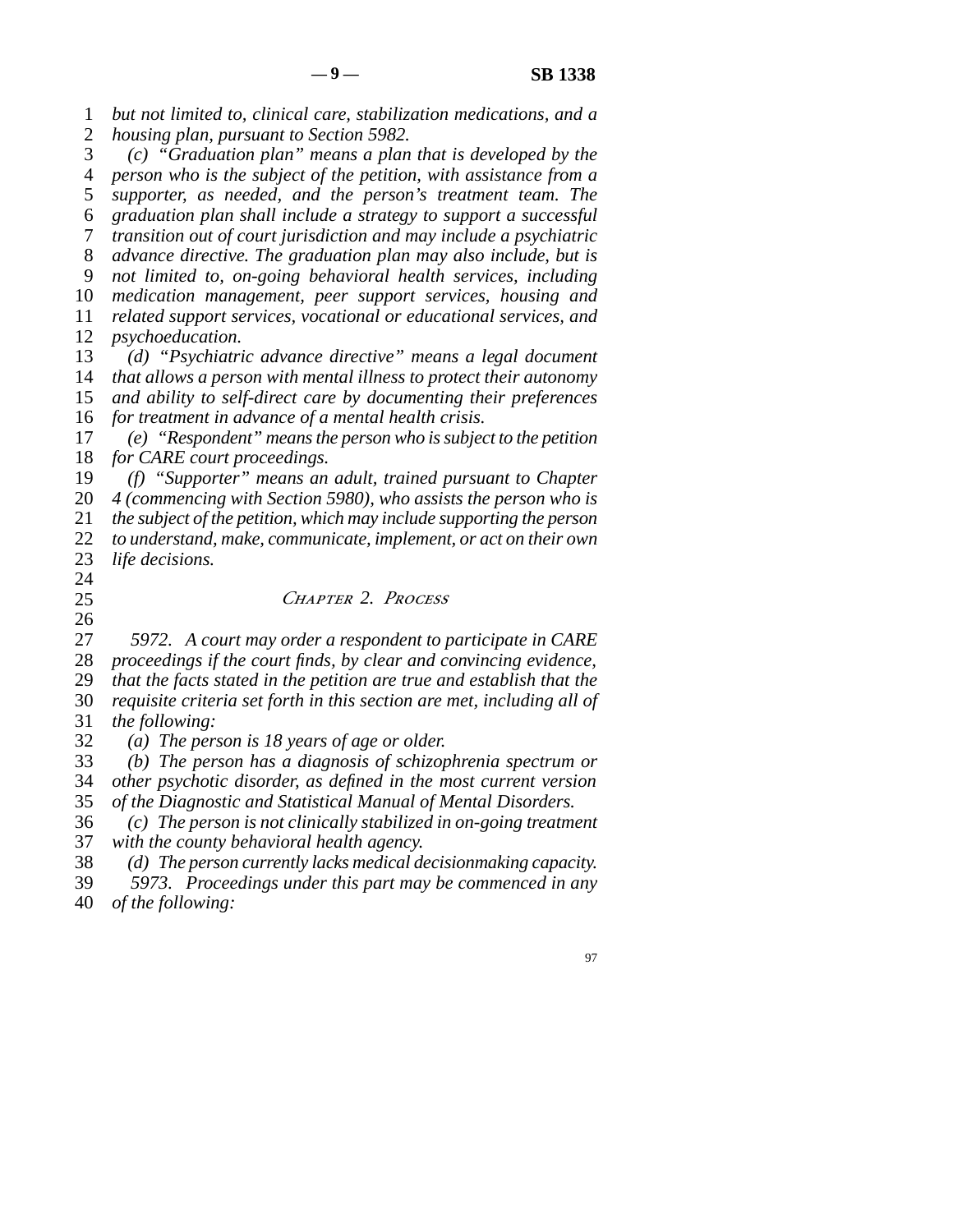## $\text{SR 1338}$   $-10$  —

- line 1 *(a) The county in which the respondent resides.*
- 2 (b) The county where the respondent is found.<br>3 (c) The county where the respondent is facing
- (c) The county where the respondent is facing criminal or civil 4 *proceedings.*
- line 5 *5974. The following persons may file a petition to initiate CARE*  line 6 *proceedings:*

 line 7 *(a) A person 18 years of age or older with whom the respondent*  8 *resides.* 

- line 9 *(b) A spouse, parent, sibling, or adult child of the respondent.*
- 10 (c) The director of a hospital, or their designee, in which the line 11 *respondent is hospitalized, including hospitalization pursuant to*

12 *Section 5150 or 5250.* 

- 13 *(d)* The director of a public or charitable organization, agency, 14 *or home, or their designee, currently or previously providing*
- 15 *behavioral health services to the respondent or in whose institution* 16 *the respondent resides.*
- 17 (e) A qualified behavioral health professional, or their designee, 18 *who is, or has been, either supervising the treatment of, or treating*
- 19 *the respondent for a mental illness.*
- 20 *(f)* A first responder, including a peace officer, firefighter, 21 *paramedic, emergency medical technician, mobile crisis response* 22 *worker, or homeless outreach worker.*

line 23 *(g) The public guardian or public conservator, or their designee,* 

- 24 *of the county in which the respondent is present or reasonably* 25 *believed to be present.* believed to be present.
- 26 (h) The director of a county behavioral health agency, or their 27 designee, of the county in which the respondent is present or designee, of the county in which the respondent is present or 28 *reasonably believed to be present.*
- 29 5975. The petition shall be signed under the penalty of perjury line 30 *and contain all of the following:*
- line 31 *(a) The name of the court to which it is addressed.*
- 32 *(b)* The title of the proceeding.<br>33 *(c)* The name, age, and addres.
- (c) The name, age, and address, if any, of the respondent.
- line 34 *(d) The code section and the subdivision under which the*  35 *proceedings are instituted.*
- line 36 *(e) The petitioner's relationship with the respondent.*
- line 37 *(f) Facts that support the petitioner's belief that the respondent*
- line 38 *meets the CARE criterion, including identification of the county*
- line 39 *behavioral health agency with responsibility for providing care*
- line 40 *to the respondent, if known.*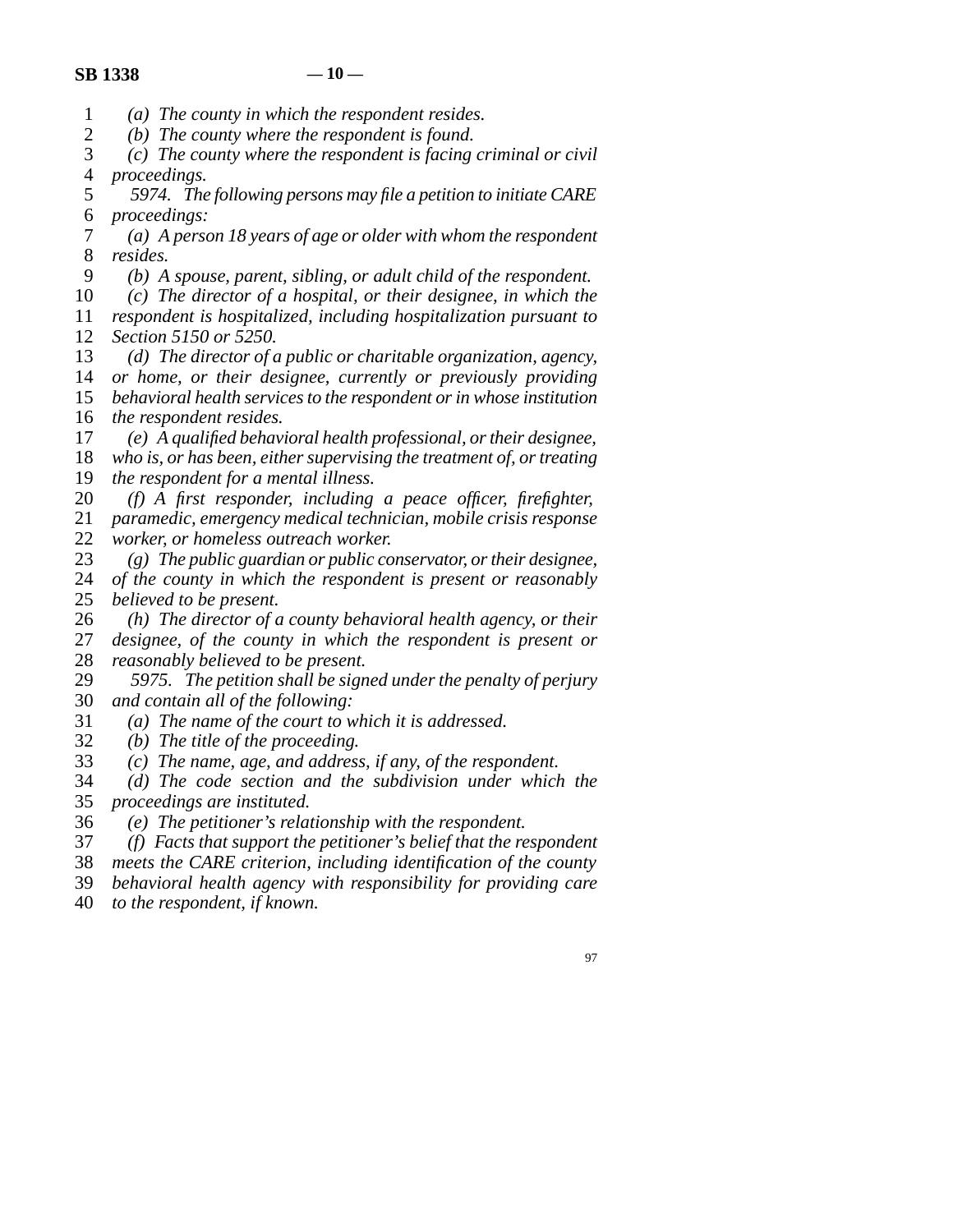line 1 *(g) Either of the following:* 

2 (1) An affirmation or affidavit of a qualified behavioral health <br>3 professional, stating that the qualified behavioral health

professional, stating that the qualified behavioral health

line 4 *professional or their designee has examined the respondent within* 

5 *three months of the submission of the petition, or has made* 

 line 6 *appropriate attempts, but has not been successful, in eliciting the*  line 7 *cooperation of the respondent to submit to an examination, and* 

line 8 *that the qualified behavioral health professional had determined* 

line 9 *that, based on an examination or a review of records and collateral* 

10 *interviews, the respondent meets, or is likely to meet, the diagnostic* 

11 *criteria for CARE proceedings.* 

12 (2) *Evidence that the respondent was detained for intensive* 13 *treatment pursuant to Article 4 (commencing with Section 5250)* 

14 *of Chapter 2 of Part 1 within the previous 90 days.* 

15 5976. The respondent shall have all of the following rights:

16 (a) To receive notice of the hearings.

17 *(b)* To receive a copy of the court-ordered evaluation.

18 (c) To be represented by counsel at all stages of a proceeding

19 *commenced under this chapter.* 

20 *(d)* To a supporter, as described in Section 5982.

line 21 *(e) To be present at the hearing unless the respondent waives* 

22 *the right to be present or the court makes a finding described in* 23 *Section 5977 or appears remotely.* 

- 
- 24 *(f)* To present evidence.<br>25 *(g)* To call witnesses. line 25 *(g) To call witnesses.*
- 

26 *(h)* To cross-examine witnesses.<br>27 *(i)* To appeal decisions, and to (i) To appeal decisions, and to be informed of the right to 28 *appeal.* 

- line 29 *5977. (a) (1) Upon receipt by the court of a petition, the court*  line 30 *shall set an initial hearing not later than 14 days from the date*  line 31 *the petition is filed with the court.*
- line 32 *(2) The court shall appoint counsel and a supporter within five*  33 *calendar days of filing.*
- line 34 *(3) The petitioner shall be responsible for providing notice of*

 line 35 *the hearing to the respondent, the respondent's counsel and*  line 36 *supporter, and the county behavioral health agency in the county*  37 *where the respondent resides.* 

line 38 *(b) (1) At the initial hearing, which shall occur 14 days after* 

line 39 *the petition is filed with the court, the court shall determine if the* 

line 40 *respondent meets the CARE criteria.*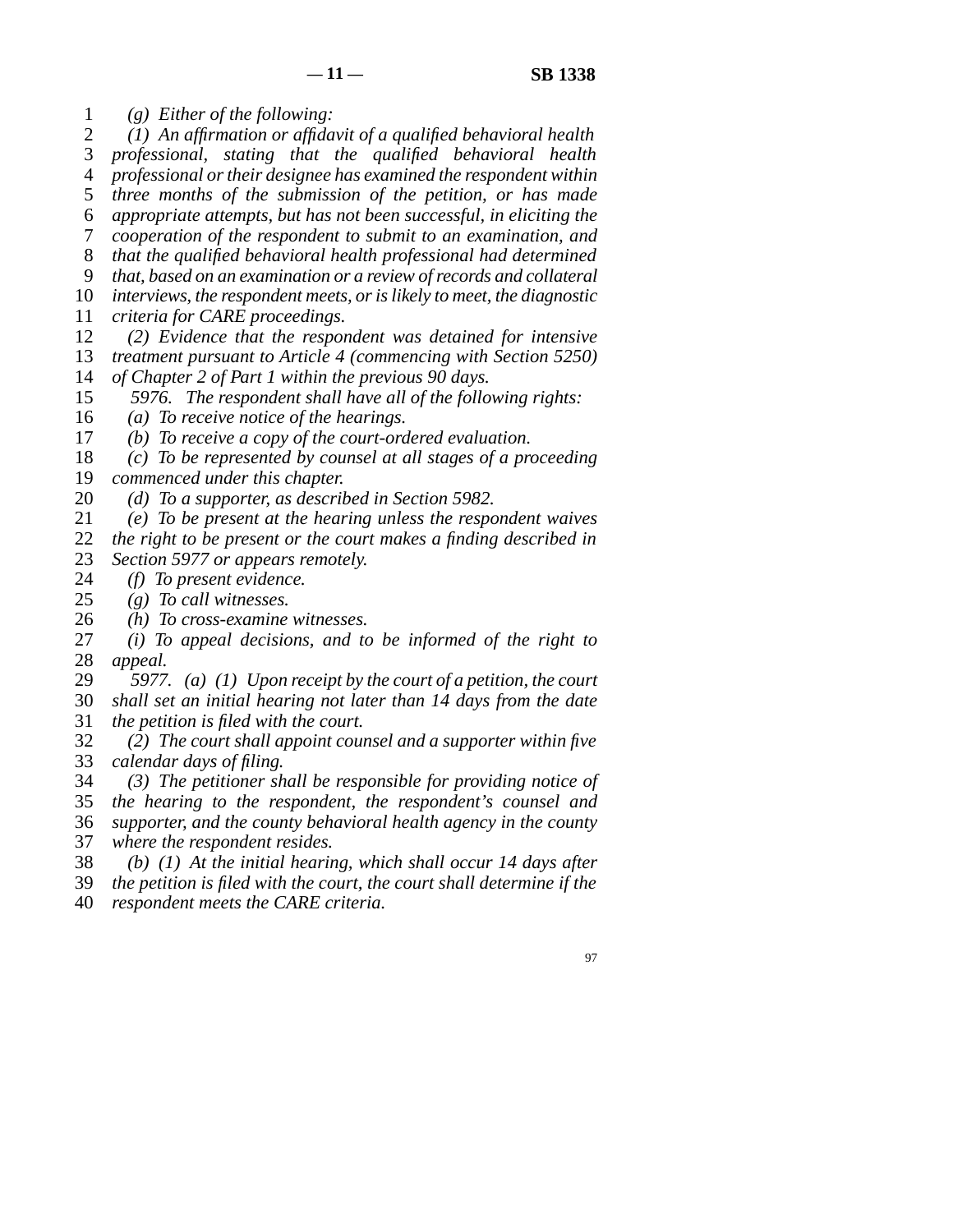line 1 *(2) All of the following shall be required for the hearing:* 

2 (A) The petitioner shall be present. If the petitioner is not 3 present, the matter shall be dismissed. present, the matter shall be dismissed.

line 4 *(B) The respondent may waive their appearance and appear* 

5 *through their counsel. If the respondent does not waive their* line 6 *appearance and does not appear at the hearing, and appropriate* 

line 7 *attempts to elicit the attendance of the respondent have failed, the* 

line 8 *court may conduct the hearing in the respondent's absence. If the* 

line 9 *hearing is conducted without the respondent present, the court* 

10 *shall set forth the factual basis for doing so.* 

 line 11 *(C) A representative from the county behavioral health agency*  12 *shall be present.* 

13 (D) The supporter shall be allowed to be present.

14 (3) (A) The court shall determine if the petitioner has presented 15 *prima facie evidence that respondent meets the CARE criteria.* 

16 *(B)* If the court finds that the petitioner has not presented

17 *sufficient prima facie evidence, the court shall dismiss the case* 

18 *without prejudice, unless the court makes a finding on the record* 

19 *that the petitioner's filing was not in good faith.* 

20 *(C)* If the court finds that the petitioner has submitted prima

21 *facie evidence that the respondent meets the CARE criteria, the* 

22 *court shall order the county behavioral health agency to work with* 

23 *the respondent and the respondent's counsel and supporter to* 

24 *determine if the respondent shall engage in a treatment plan. A* 25 *case management conference shall be set for no later than 14 days* case management conference shall be set for no later than 14 days

26 *after the court makes its finding.* 

27 *(c)* (1) At the case management conference hearing, the court 28 *shall determine if a settlement agreement may be entered into by* 29 *the parties.* 

 line 30 *(2) The case management conference may be continued for up*  line 31 *to 14 days upon stipulation of the respondent and the county*  line 32 *behavioral health agency.* 

 line 33 *(3) The court's findings that a settlement agreement may be*  line 34 *entered into by the parties shall require a recitation of all terms*  35 *and conditions on the record.* 

 line 36 *(4) If the court finds that parties have agreed to a settlement*  line 37 *agreement, and the court agrees with the terms of the agreement,* 

 line 38 *the court shall stay the matter and set a progress hearing for 60*  39 *days.*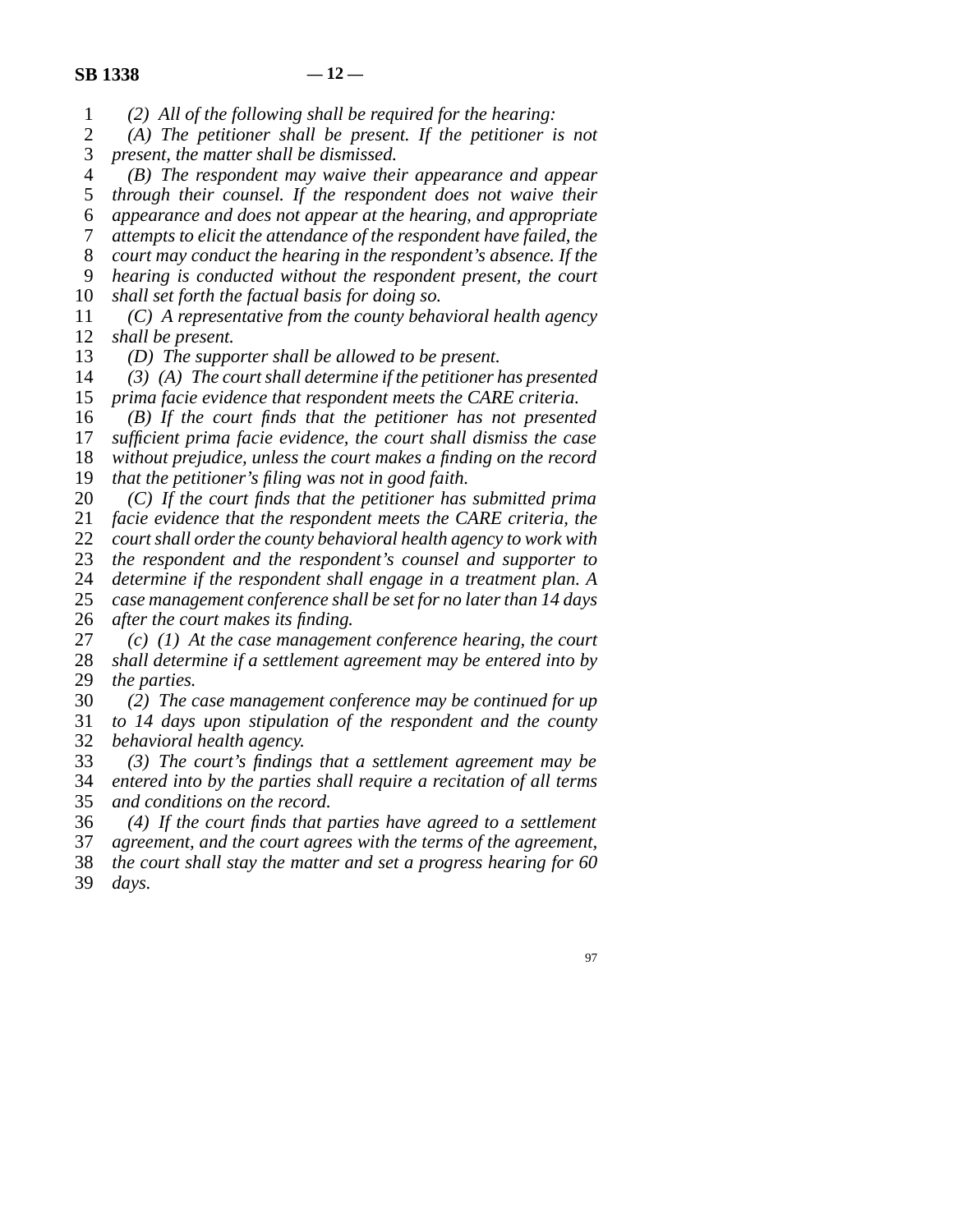line 1 *(5) (A) If the court finds that the parties are not likely to reach*  2 *a settlement agreement, the court shall order a clinical evaluation* 

3 of the respondent unless the parties stipulate otherwise.

line 4 *(B) The court shall order the county behavioral health agency* 

5 to conduct the evaluation unless the parties stipulate otherwise. line 6 *(C) The court shall set a hearing to review the evaluation within*  7 *14 days.* 

 line 8 *(D) The evaluation shall be confidential pursuant to Section*  line 9 *5200.* 

*(d)* (1) At the evaluation review hearing, the court shall review line 11 *the evaluation and any other evidence from all interested individuals, including, but not limited to, evidence from the petitioner, the county behavioral health agency, the respondent, and the supporter.* 

15 (2) The hearing may be continued a maximum of 14 days upon 16 *stipulation of the respondent and the county behavioral health* 17 *agency*.

18 (3) (A) If the court finds that the evaluation and other evidence *demonstrate by clear and convincing evidence that the respondent meets the CARE criteria, the court shall order the county behavioral health agency, the respondent, and the respondent's counsel and supporter to jointly develop a CARE plan.* 

23 (B) The respondent and the county behavioral health agency 24 *may request appellate writ review of the order to develop a CARE* 25 *plan.*  $plan.$ 

26 *(C)* A hearing to approve the CARE plan shall be set not more 27 *than 14 days from the date of the order to develop a CARE plan.* 

28 (4) If the court finds that the evidence does not, by clear and 29 *convincing evidence, support that the respondent meets the CARE* 

30 *criteria, the court shall dismiss the petition without prejudice.* 

 line 31 *(e) (1) The plan approval and implementation hearing to*  line 32 *approve the CARE plan shall occur within 14 days after date of*  33 *the order to develop a CARE plan.* 

 line 34 *(2) The CARE plan may be presented by both or either of the*  line 35 *parties. After presentation, the court may do any of the following:* 

 line 36 *(A) Approve the plan as presented and make any orders*  37 *necessary for the implementation of the plan.* 

line 38 *(B) Order the plan modified to better meet the needs of the* 

line 39 *parties, approve the plan as modified, within the scope of the*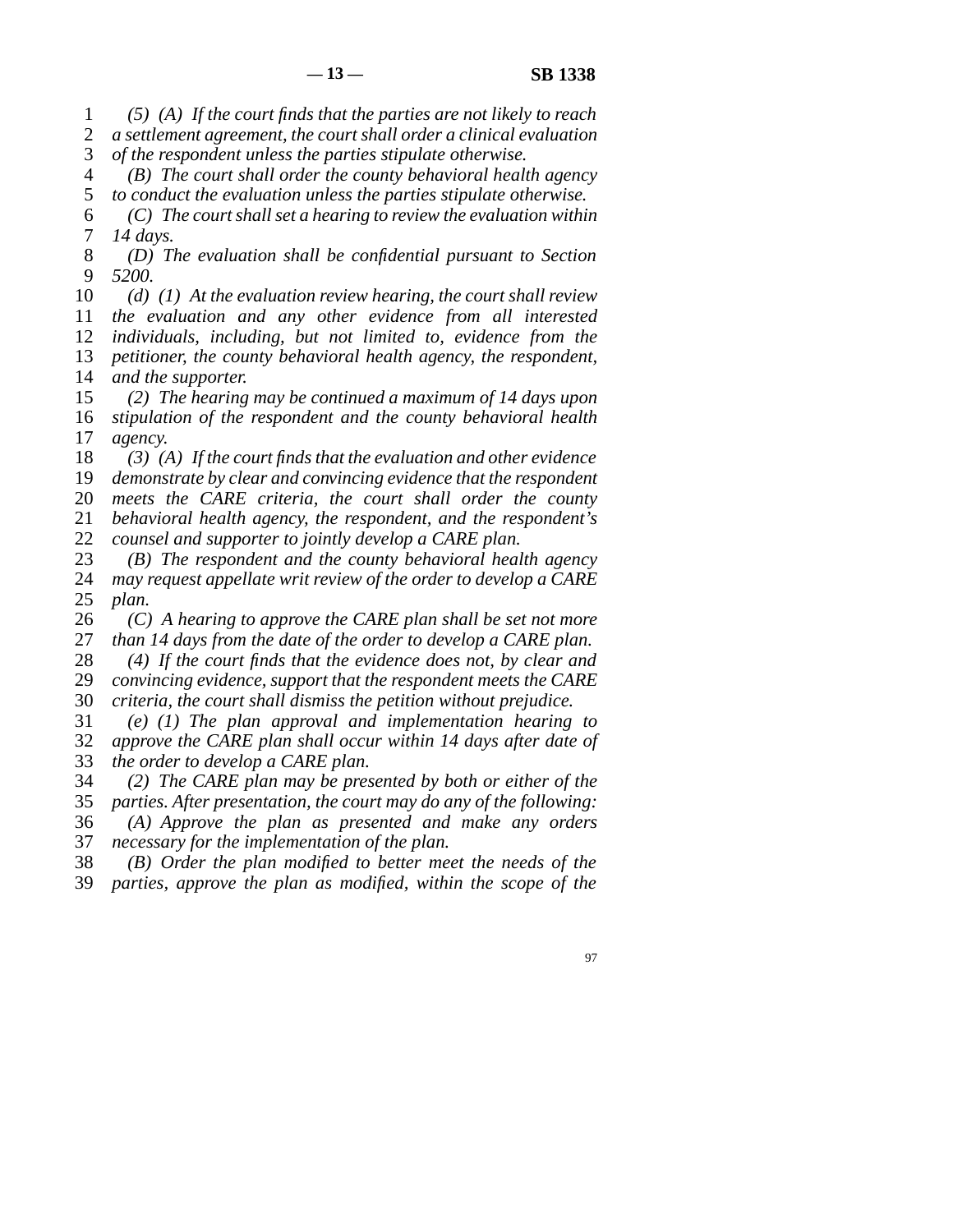line 1 *county behavioral health agency's services, and make any orders* 

2 *necessary for the implementation of the plan.*<br>3 (C) Reject the plan and order the parties (C) Reject the plan and order the parties to continue to work line 4 *on the plan. The court shall set a subsequent hearing for no more* 

5 *than 14 days after rejecting the proposed plan.*  line 6 *(3) (A) If the court rejects the plan or if there is no CARE plan*  line 7 *because the parties have not had sufficient time to complete it, the* 

8 *court may grant a continuance for no more than 14 days.* 

line 9 *(B) At the subsequent CARE plan approval and implementation* 

10 *hearing, the court shall review the CARE plan, at which time the* 11 *court may do either of the following:* 

12 *(i) Approve the plan as presented and make any orders* 13 *necessary to implement the plan.* 

14 *(ii)* Order the plan modified, within the scope of the county

15 *behavioral health agency's services, to better meet the needs of* 16 *the parties, approve the plan as modified, and make any orders* 17 *necessary to implement the plan.* 

18 (4) Court approval of the CARE plan begins the one-year CARE 19 *program timeline.* 

 line 20 *(f) The court shall schedule a status conference for 60 days after*  21 *the approval of the CARE plan to review the progress of the CARE* 

22 *plan's implementation.*<br>23 (g) (1) The 60-day  $\chi$  (g) (1) The 60-day status conference shall be followed by 24 *regular status conferences set by the court, at least every 180 days.* <br>25 (2) *Intermittent lapses or setbacks experienced by the respondent* 

(2) *Intermittent lapses or setbacks experienced by the respondent* 26 *shall be reviewed by the court.* 

27 *(h)* (1) In the 11th month of the program timeline, the court 28 *shall hold a one-year status hearing. At that hearing, the court*  line 29 *shall determine whether to graduate the respondent from the*  line 30 *program with a graduation plan or reappoint the respondent to*  line 31 *the program for another term, not to exceed one year.* 

 line 32 *(2) The one-year status hearing shall be an evidentiary hearing.*  33 All parties shall be permitted to speak, present evidence, and the line 34 *court shall hear recommendations from the county behavioral* 

35 *health agency.* line 36 *(3) If the respondent has successfully completed participation* 

37 *in the one-year CARE program, the respondent shall not be* 38 *reappointed to the program.* 

 line 39 *(4) At the one-year status hearing, the respondent may request*  line 40 *graduation or reappointment to the CARE program. If the*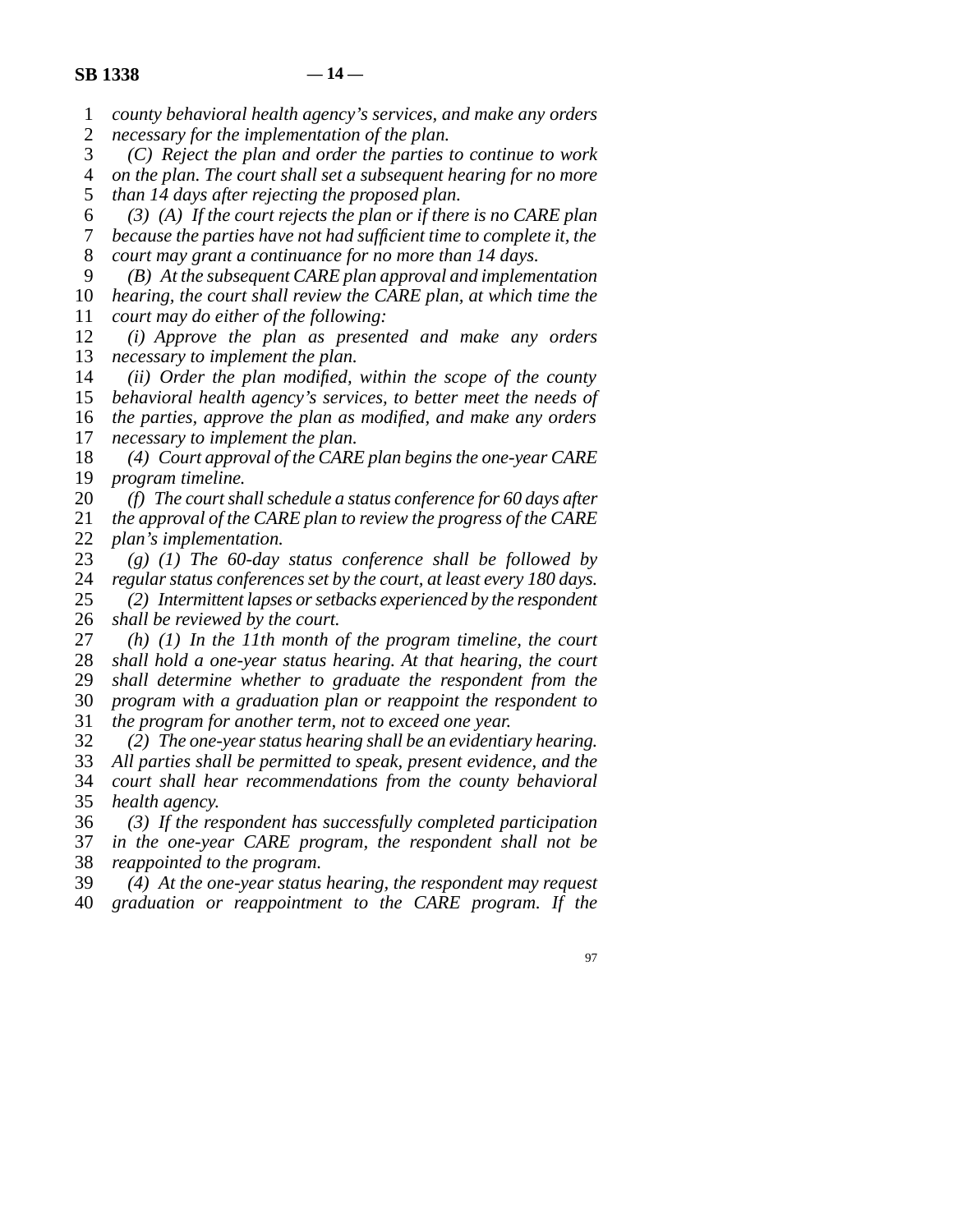line 1 *respondent elects to accept voluntary reappointment to the*  line 2 *program, the respondent may request any amount of time, up to*  line 3 *and including one additional year, to be reappointed to the CARE*  line 4 *program.* 

5 (5) If the respondent requests to be graduated from, or times line 6 *out of, the program, the court shall officially graduate the*  line 7 *respondent and terminate its jurisdiction with a graduation plan.*  line 8 *(6) Upon completion, for a respondent who was transferred* 

 line 9 *from another court, the referring court shall be given notice of*  10 *completion and the underlying matter shall be terminated.* 

 line 11 *(i) The hearings described in this section shall occur in-person*  12 *unless the court, in its discretion, determines that a party may* 13 *appear remotely through the use of remote technology.* 

*(i)* Consistent with its constitutional rulemaking authority, the *Judicial Council shall adopt rules to implement the policies and provisions in this section to promote statewide consistency, including, but not limited to, what is included in the petition form packet, the clerk's review of the petition, and the process by which counsel and supporter will be appointed.* 

 line 20 *5978. (a) A court may refer an individual from assisted*  21 *outpatient treatment and conservatorship proceedings to CARE* 22 *proceedings.*<br>23 (b) A cou

(b) A court may refer an individual from misdemeanor 24 *proceedings pursuant to Section 1370.01 of the Penal Code.* 

25

## line 26 *Chapter 3. Accountability*

 $\frac{27}{28}$  line 28 *5979. (a) If, at any time during the proceedings, the court*  29 *determines by a preponderance of evidence that the respondent is*  line 30 *not participating in CARE proceedings, after the respondent*  line 31 *receives notice, or is failing to comply with their CARE plan, the*  line 32 *court may terminate the respondent's participation in the CARE*  33 *program. The court may utilize existing legal authority pursuant*  line 34 *to Article 4 (commencing with Section 5200) of Chapter 2 of Part*  35 *1, to ensure the respondent's safety. The subsequent proceedings*  line 36 *may use the CARE proceedings as a factual presumption that no*  37 *suitable community alternatives are available to treat the* line 38 *individual.* 

 line 39 *(b) If, at any time during the proceedings, the court finds that*  line 40 *the county is not complying with court orders, the court may fine*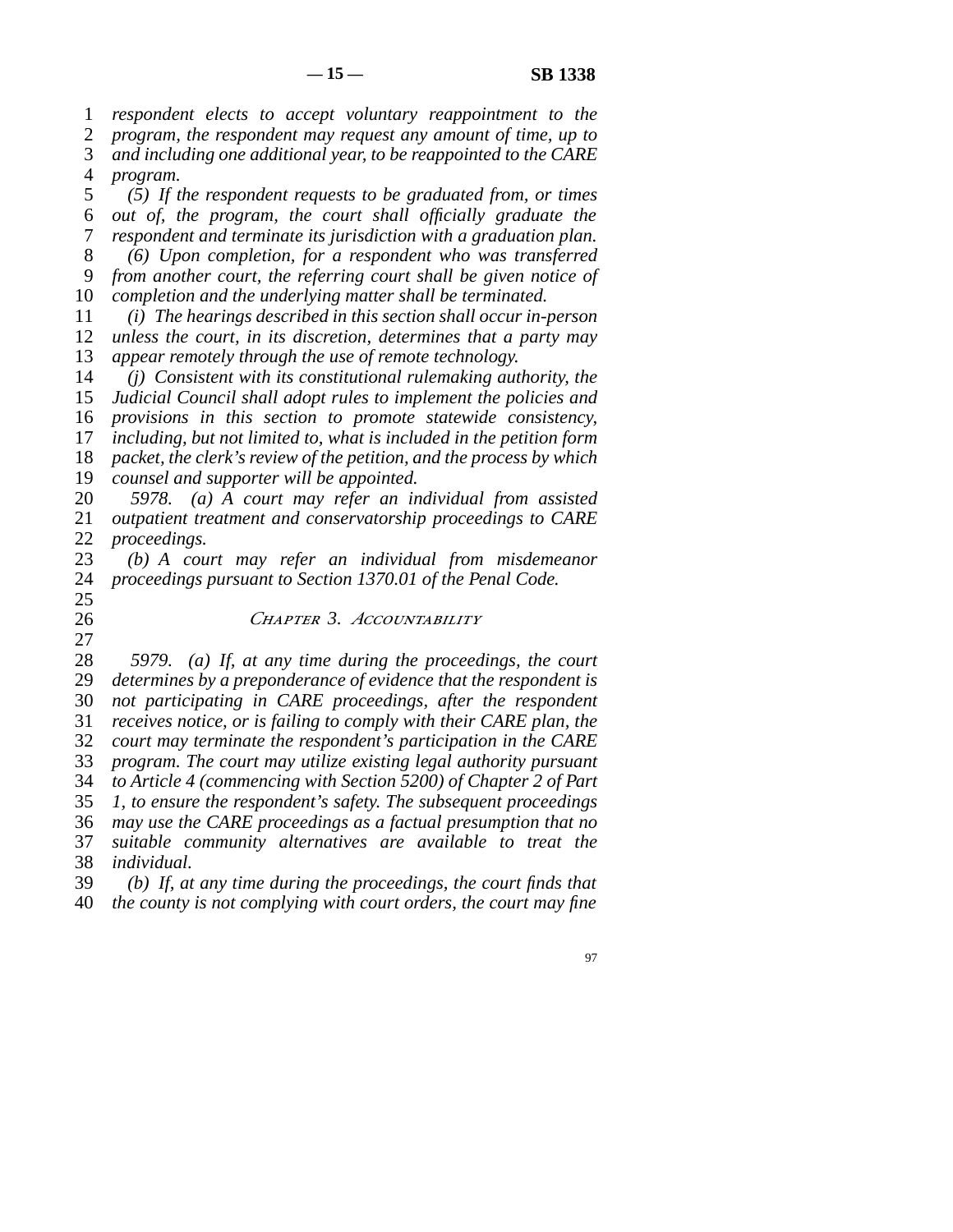| $\mathbf{1}$   | the county up to one thousand dollars $(\$1,000)$ per day for        |
|----------------|----------------------------------------------------------------------|
| $\overline{2}$ | noncompliance. If a county is found to be persistently               |
| 3              | noncompliant, the court may appoint a receiver to secure             |
| $\overline{4}$ | court-ordered care for the respondent at the county's cost.          |
| 5              | (c) Either the respondent or the county behavioral health agency     |
| 6              | may appeal an adverse court determination to the appellate           |
| $\tau$         | division of the superior court.                                      |
| 8              |                                                                      |
| 9              | CHAPTER 4. THE SUPPORTER                                             |
| 10             |                                                                      |
| 11             | 5980. (a) Subject to appropriation, the California Department        |
| 12             | of Aging shall administer the CARE Supporter program, which          |
| 13             | shall make available a trained supporter to the respondent. The      |
| 14             | department shall train the supporter on supported decisionmaking     |
| 15             | with individuals who have behavioral health conditions and on        |
| 16             | the use of psychiatric advance directives, with support and input    |
| 17             | from peers, family members, disability groups, providers, and        |
| 18             | other relevant stakeholders. The department may enter into a         |
| 19             | technical assistance and training agreement to provide trainings     |
| 20             | either directly to supporters or to the contracted entities who will |
| 21             | be responsible for hiring and matching supporters to respondents.    |
| 22             | The CARE Supporter program contracts shall include labor             |
| 23             | standards.                                                           |
| 24             | (b) The CARE Supporter program shall be designed to do all           |
| 25             | of the following:                                                    |
| 26             | $(1)$ Offer the respondent a flexible and culturally responsive      |
| 27             | way to maintain autonomy and decisionmaking authority over           |
| $28\,$         | their own life by developing and maintaining voluntary supports      |
| 29             | to assist them in understanding, making, communicating, and          |
| 30             | implementing their own informed choices.                             |
| 31             | (2) Strengthen the respondent's capacity and prevent or remove       |
| 32             | the need to use more restrictive protective mechanisms, such as      |
| 33             | conservatorship.                                                     |
| 34             | (3) Assist the respondent with understanding, making, and            |
| 35             | communicating decisions and expressing preferences throughout        |
| 36             | the CARE court process.                                              |
| 37             | $(c)$ If the respondent chooses to have a supporter who was not      |
| 38             | trained pursuant to this section, that person may serve as a         |
| 39             | supporter without compensation.                                      |
|                |                                                                      |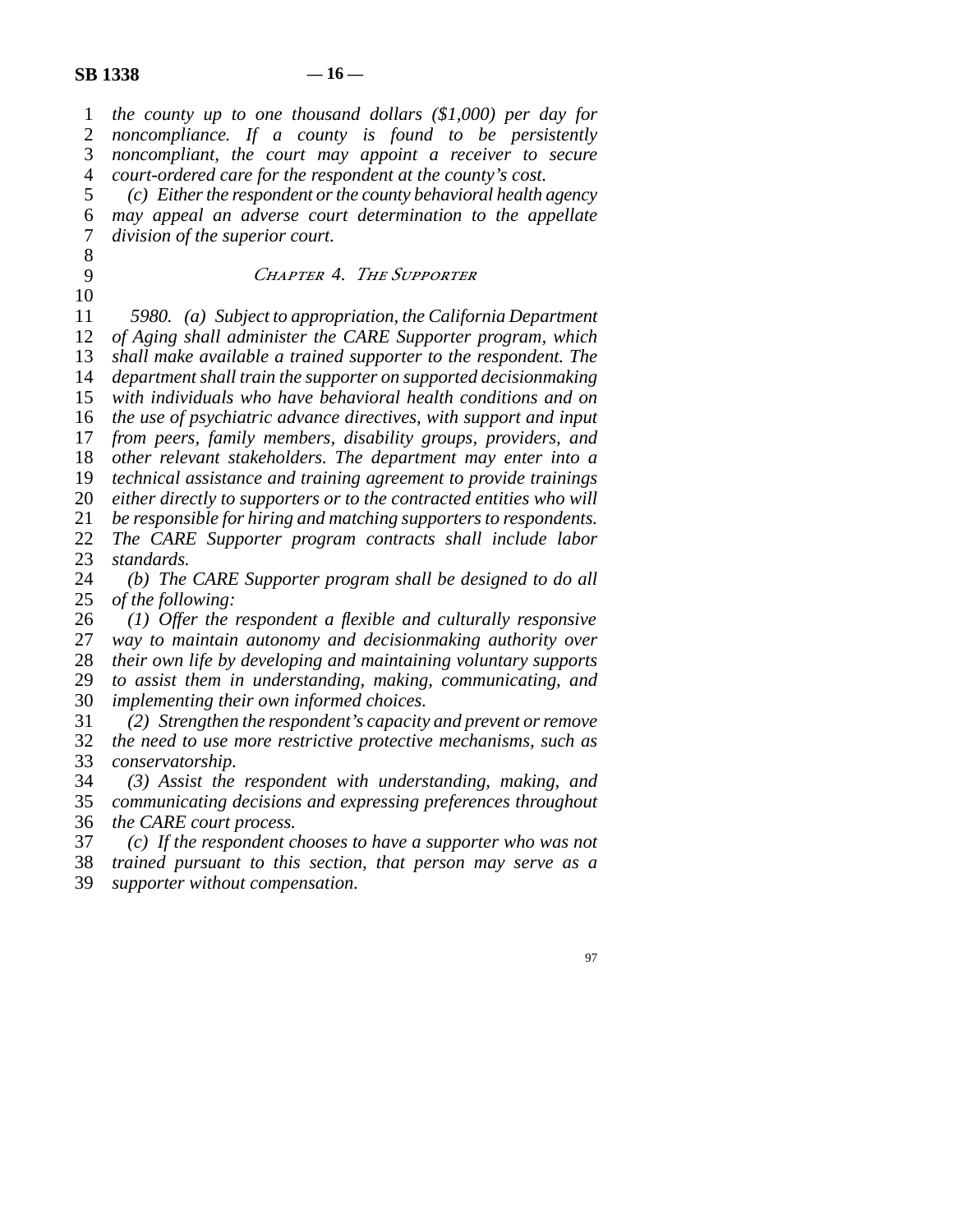line 1 *5981. (a) Notwithstanding any other provision of this part,*  2 *the respondent may have their supporter present, if available, in*  line 3 *any meeting, judicial proceeding, or communication related to*  line 4 *any of the following:* 

- 5 (1) An evaluation.
- line 6 *(2) Creation of a CARE plan.*
- line 7 *(3) Establishing a psychiatric advance directive.*
- line 8 *(4) Development of a graduation plan.*
- line 9 *(b) A supporter shall do all the following, to the best of their*  10 *ability and to the extent reasonably possible:*
- 11 (1) Support the will and preferences of the respondent.
- 12 (2) Respect the values, beliefs, and preferences of the 13 *respondent.*<br>14 (3) Act he
- line 14 *(3) Act honestly, diligently, and in good faith.*
- line 15 *(4) Avoid, to the greatest extent possible, and disclose, minimize,*  16 *and manage, conflicts of interest.*
- 17 (c) Unless explicitly authorized, a supporter shall not do any 18 *of the following:*
- 19 (1) Make decisions for, or on behalf of, the respondent, except 20 *when necessary to prevent imminent bodily harm or injury.*
- 
- 21 (2) Sign documents on behalf of the respondent.
- 22 (3) Substitute their own judgment for the decision or preference<br>23 of the respondent. *of the respondent.*
- 24 (d) In addition to the obligations in this section, a supporter<br>25 shall be bound by all existing obligations and prohibitions shall be bound by all existing obligations and prohibitions 26 *otherwise applicable by law that protect people with disabilities* 27 *and the elderly from fraud, abuse, neglect, coercion, or* 28 *mistreatment. This section does not limit a supporter's civil or* 29 *criminal liability for prohibited conduct against the respondent,*  line 30 *including liability for fraud, abuse, neglect, coercion, or*  line 31 *mistreatment, including liability under the Elder Abuse and*  line 32 *Dependent Adult Civil Protection Act (Chapter 11 (commencing*  33 *with Section 15600) of Part 3 of Division 9), including, but not* line 34 *limited to, Sections 15656 and 15657.*
- 35

37

# line 36 *Chapter 5. CARE Plan*

- line 38 *5982. The CARE plan shall be created by the respondent, their*
- 39 *supporter and counsel, and the county behavioral health agency.*
- line 40 *The plan shall include all of the following components:*
- 97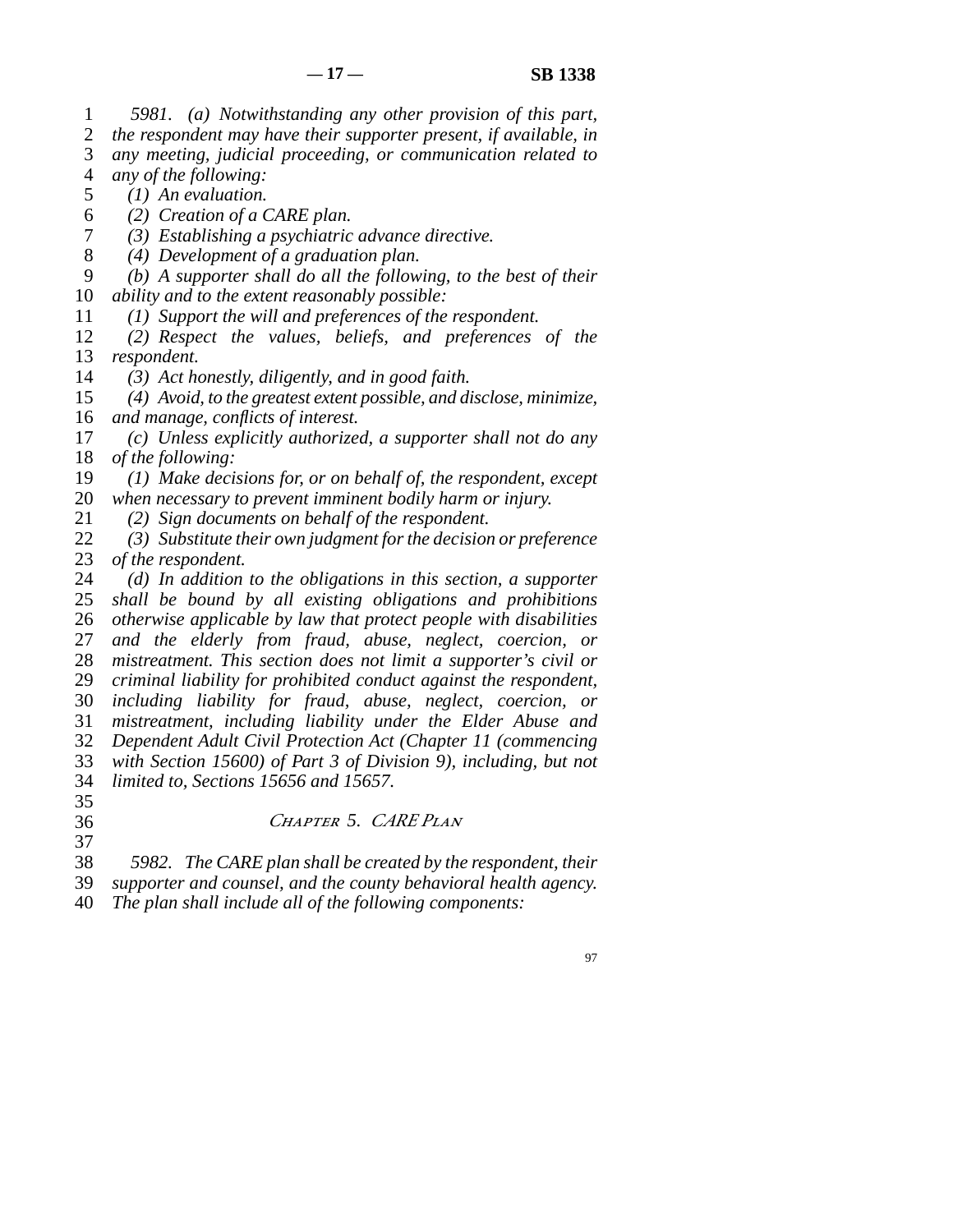line 1 *(a) (1) Behavioral health treatment, which includes medically*  2 *necessary mental health or substance use disorder treatment, or* 3 *both. both.* 

 line 4 *(2) If the respondent is enrolled in the Medi-Cal program, the*  line 5 *county shall provide all medically necessary specialty mental*  line 6 *health and substance use disorder treatment services, as those*  line 7 *services are defined in the Medi-Cal program and consistent with*  line 8 *their responsibilities thereunder, to a respondent when included*  9 *in their court ordered CARE plan. Specialty mental health services* 10 and substance use disorder treatment services may be included in 11 *the CARE plan if they are determined to be medically necessary* 12 *by the clinical evaluation. If the respondent is an enrollee in a* 13 *health care service plan, other than a Medi-Cal managed care* 14 *plan, the services shall be provided and reimbursed pursuant to* 15 *Section 1374.723 of the Health and Safety Code.* 16 (3) Counties are encouraged to employ medically necessary, 17 *evidence-based practices and promising practices supported with* 

18 *community-defined evidence, which may include assertive* 19 *community treatment, peer support services, and psychoeducation.*  line 20 *(b) (1) As part of the provision of behavioral health care, the*  21 *care plan may include medically necessary stabilization* 22 *medications, including antipsychotic medications. If medically* 23 *necessary, medications may be provided as long-acting injections.* 24 (2) Court ordered stabilization medications shall not be forcibly 25 administered, absent a separate order by the court pursuant to administered, absent a separate order by the court pursuant to line 26 *Sections 5332 to 5336, inclusive.* 

27 (3) Medically necessary stabilization medications may be 28 *prescribed by the treating licensed behavioral health care provider* 29 *and medication support services shall be offered. The respondent,* 30 *in the development and on-going maintenance of the plan, shall*  line 31 *work with their behavioral health care provider and their supporter*  32 *to address medication concerns and make changes to the treatment* 33 *plan.* plan.

 line 34 *(c) A housing plan that describes the housing needs of the*  line 35 *respondent and the housing resources that will be considered in*  line 36 *support of an appropriate housing placement. The respondent*  line 37 *shall have diverse housing options, including, but not limited to,*  line 38 *housing in clinically enhanced interim or bridge housing, licensed*  line 39 *adult and senior care settings, and supportive housing. Counties*  line 40 *may offer appropriate housing placements in the region as early*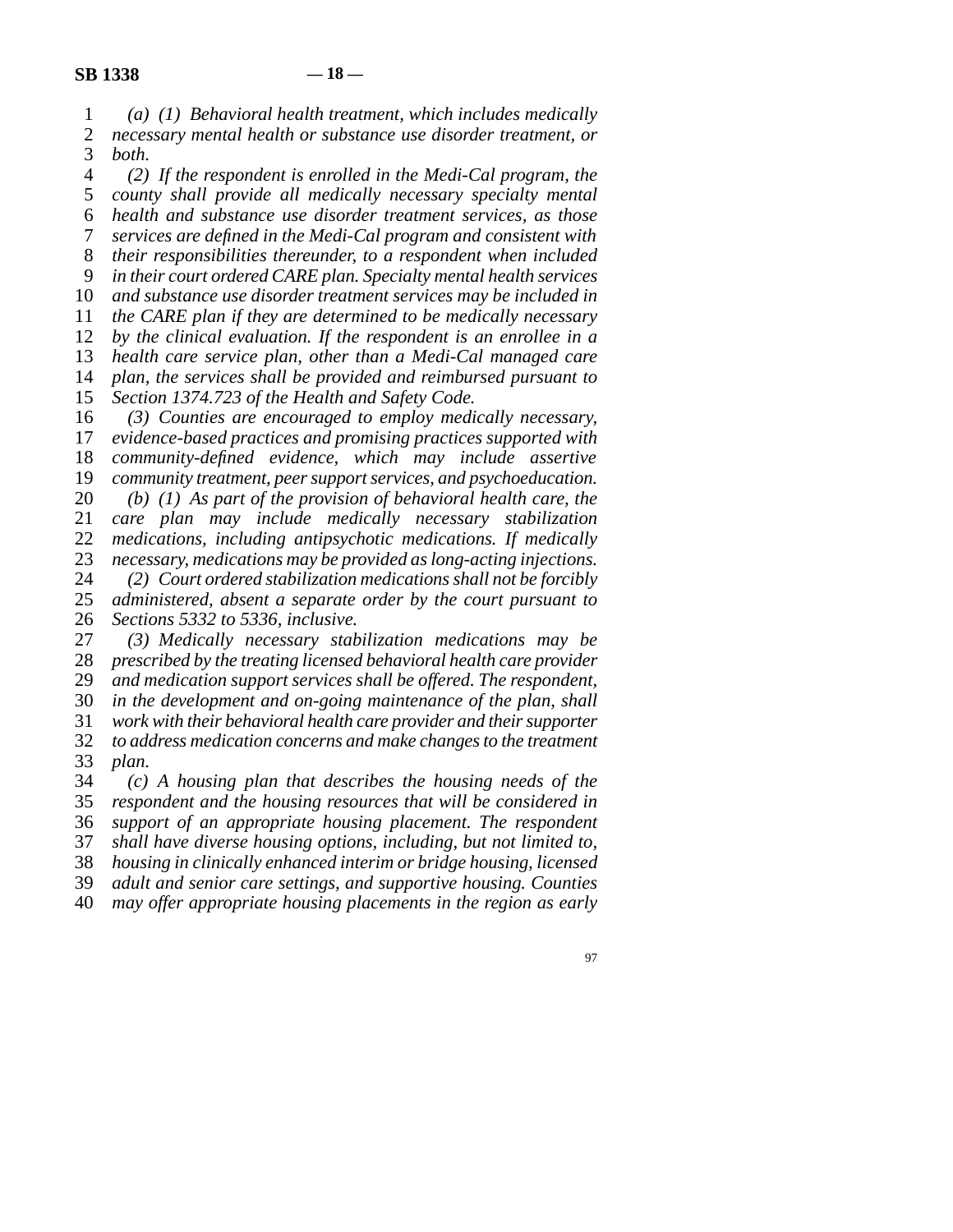line 1 *as feasible in the engagement process. This section does not allow*  2 *the court to order housing or to require the county to provide* 3 *housing. housing.* 

 $\overline{4}$ 

 $6 \overline{6}$ 

line 5 *Chapter 6. Technical Assistance and Administration* 

 line 7 *5983. (a) Subject to appropriation, the State Department of*  line 8 *Health Care Services shall provide technical assistance to county*  line 9 *behavioral health agencies to support the implementation of this*  10 *part, including trainings regarding the CARE model and statute* 11 *and data collection.* 

12 (b) Subject to appropriation, the State Department of Health *Care Services shall administer the Behavioral Health Bridge Housing program to provide funding for clinically enhanced bridge housing settings to serve individuals who are experiencing homelessness and have behavioral health conditions. Individuals who are CARE program participants shall be prioritized for any appropriate bridge housing funded by the Behavioral Health Bridge Housing program.* 

 line 20 *(c) Subject to appropriation, the Judicial Council shall provide technical assistance to judges to support the implementation of this part, including trainings regarding the CARE model and statutes, working with the supporter, best practices, and evidence-based models of care for people with severe behavioral* <br>25 *health conditions*. *health conditions.* 

26 5984. *(a)* For purposes of implementing this part, the 27 *California Health and Human Services Agency, the State* 28 *Department of Health Care Services, and the California*  line 29 *Department of Aging may enter into exclusive or nonexclusive*  line 30 *contracts, or amend existing contracts, on a bid or negotiated*  line 31 *basis. Contracts entered into or amended pursuant to this part*  line 32 *shall be exempt from Chapter 6 (commencing with Section 14825)*  33 of Part 5.5 of Division 3 of Title 2 of the Government Code, Section line 34 *19130 of the Government Code, Part 2 (commencing with Section*  line 35 *10100) of Division 2 of the Public Contract Code, and the State*  36 *Administrative Manual, and shall be exempt from the review or* 37 *approval of any division of the Department of General Services.* line 38 *(b) Notwithstanding Chapter 3.5 (commencing with Section* 

line 39 *11340) of Part 1 of Division 3 of Title 2 of the Government Code,* 

line 40 *the California Health and Human Services Agency, the State*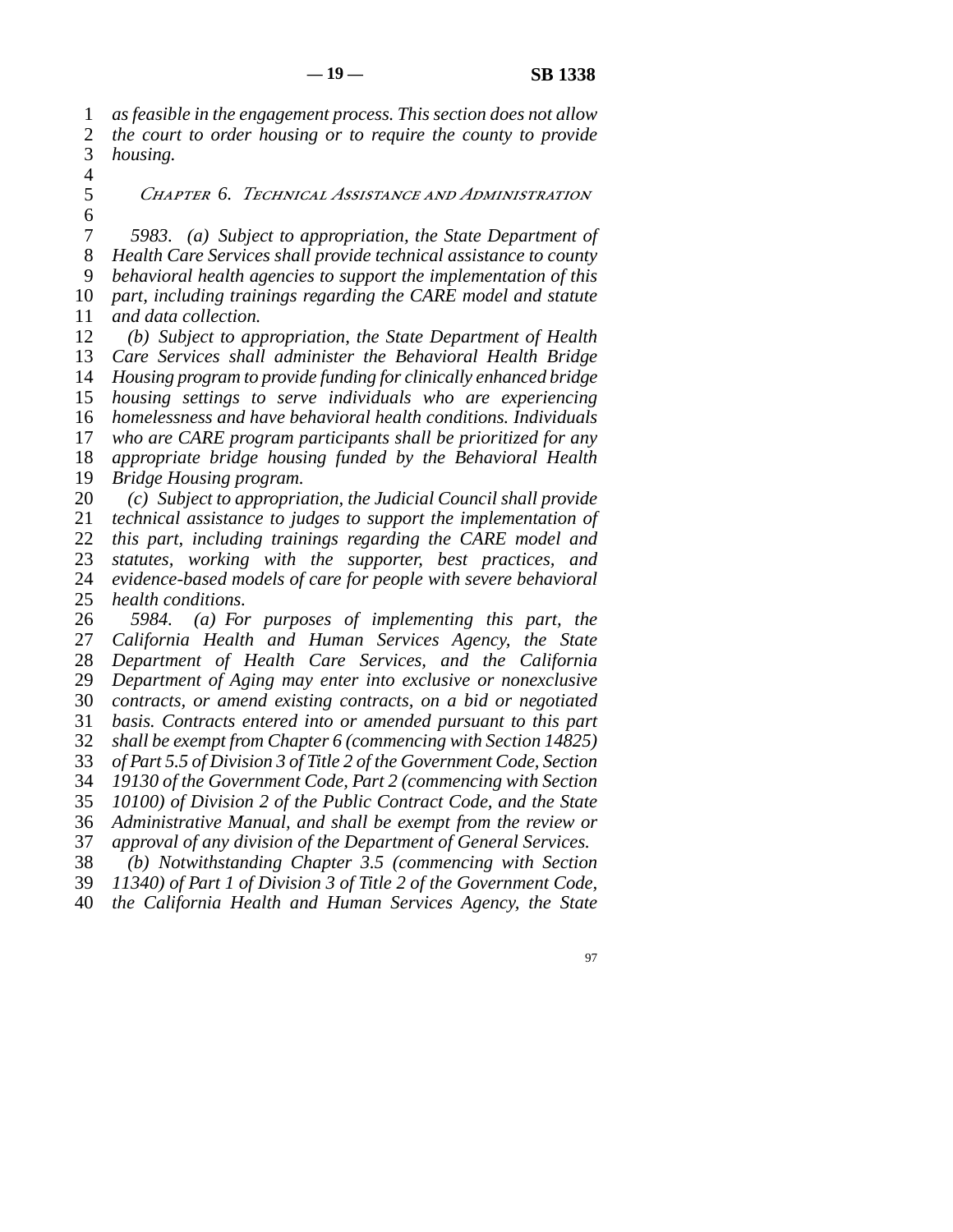| $\mathbf{1}$   | Department of Health Care Services, and the California                                                                                |
|----------------|---------------------------------------------------------------------------------------------------------------------------------------|
| $\overline{c}$ | Department of Aging may implement, interpret, or make specific                                                                        |
| 3              | this part, in whole or in part, by means of plan letters, information                                                                 |
| $\overline{4}$ | notices, provider bulletins, or other similar instructions, without                                                                   |
| 5              | taking any further regulatory action.                                                                                                 |
| 6              | SEC. 5. No reimbursement is required by this act pursuant to                                                                          |
| 7              | Section 6 of Article XIIIB of the California Constitution for certain                                                                 |
| 8              | costs that may be incurred by a local agency or school district                                                                       |
| 9              | because, in that regard, this act creates a new crime or infraction,                                                                  |
| 10             | eliminates a crime or infraction, or changes the penalty for a crime                                                                  |
| 11             | or infraction, within the meaning of Section 17556 of the                                                                             |
| 12             | Government Code, or changes the definition of a crime within the                                                                      |
| 13             | meaning of Section 6 of Article XIII B of the California                                                                              |
| 14             | Constitution.                                                                                                                         |
| 15             | However, if the Commission on State Mandates determines that                                                                          |
| 16             | this act contains other costs mandated by the state, reimbursement                                                                    |
| 17             | to local agencies and school districts for those costs shall be made                                                                  |
| 18             | pursuant to Part 7 (commencing with Section 17500) of Division                                                                        |
| 19             | 4 of Title 2 of the Government Code.                                                                                                  |
| 20             | SECTION 1. Part 1.3 (commencing with Section 5565) is                                                                                 |
| 21             | added to Division 5 of the Welfare and Institutions Code, to read:                                                                    |
| 22             |                                                                                                                                       |
| 23             | PART 1.3. COMMUNITY ASSISTANCE, RECOVERY, AND                                                                                         |
| 24             | EMPOWERMENT (CARE) COURT PROGRAM                                                                                                      |
| 25             |                                                                                                                                       |
| 26             | 5565. (a) The Community Assistance, Recovery, and                                                                                     |
| 27             | Empowerment (CARE) Court Program is hereby established to                                                                             |
| 28             | connect a person struggling with untreated mental illness and                                                                         |
| 29             | substance use disorders with a court-ordered CARE plan.                                                                               |
| 30             | $(b)$ (1) A court may order a person who is the subject of a                                                                          |
| 31             | petition filed pursuant to this section to obtain treatment and                                                                       |
| 32             | services under a CARE plan if the court finds that the facts stated                                                                   |
| 33             | in the verified petition are true and established and the criteria set                                                                |
| 34             | in this section are met, including, but not limited to, each of the                                                                   |
| 35             | following:                                                                                                                            |
| 36             | (A) The person is 18 years of age or older.                                                                                           |
| 37             | (B) The person is suffering from a mental illness and a substance                                                                     |
| 38             | use disorder.<br>the contract of the contract of the contract of the contract of the contract of the contract of the contract of<br>. |
|                |                                                                                                                                       |

39  $\left($  C) The person lacks medical decisionmaking capacity.